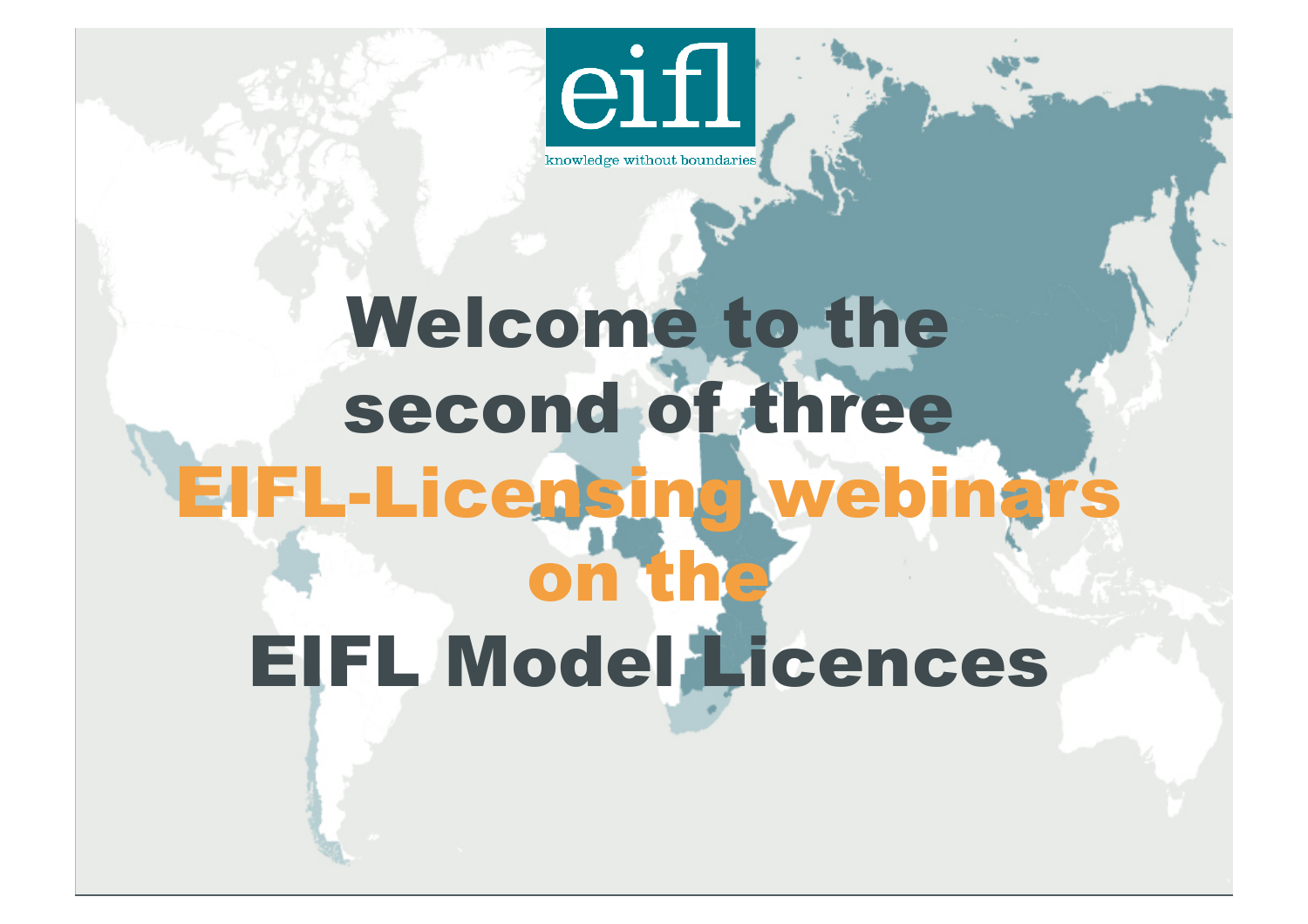#### What are we going to cover?

- Quick overview of the EIFL-Licensing Programme, why EIFL has model licences, and what the benefits are
- Recent updates to the EIFL model licences for e-journals (subscriptions and backfile purchase) and for datasets and e-book subscriptions
- Opportunities for local adaptation of the EIFL model **licences**
- Presentation on EIFL model licences and local legal requirements in Lithuania by Emilija Banionyte
- Q&A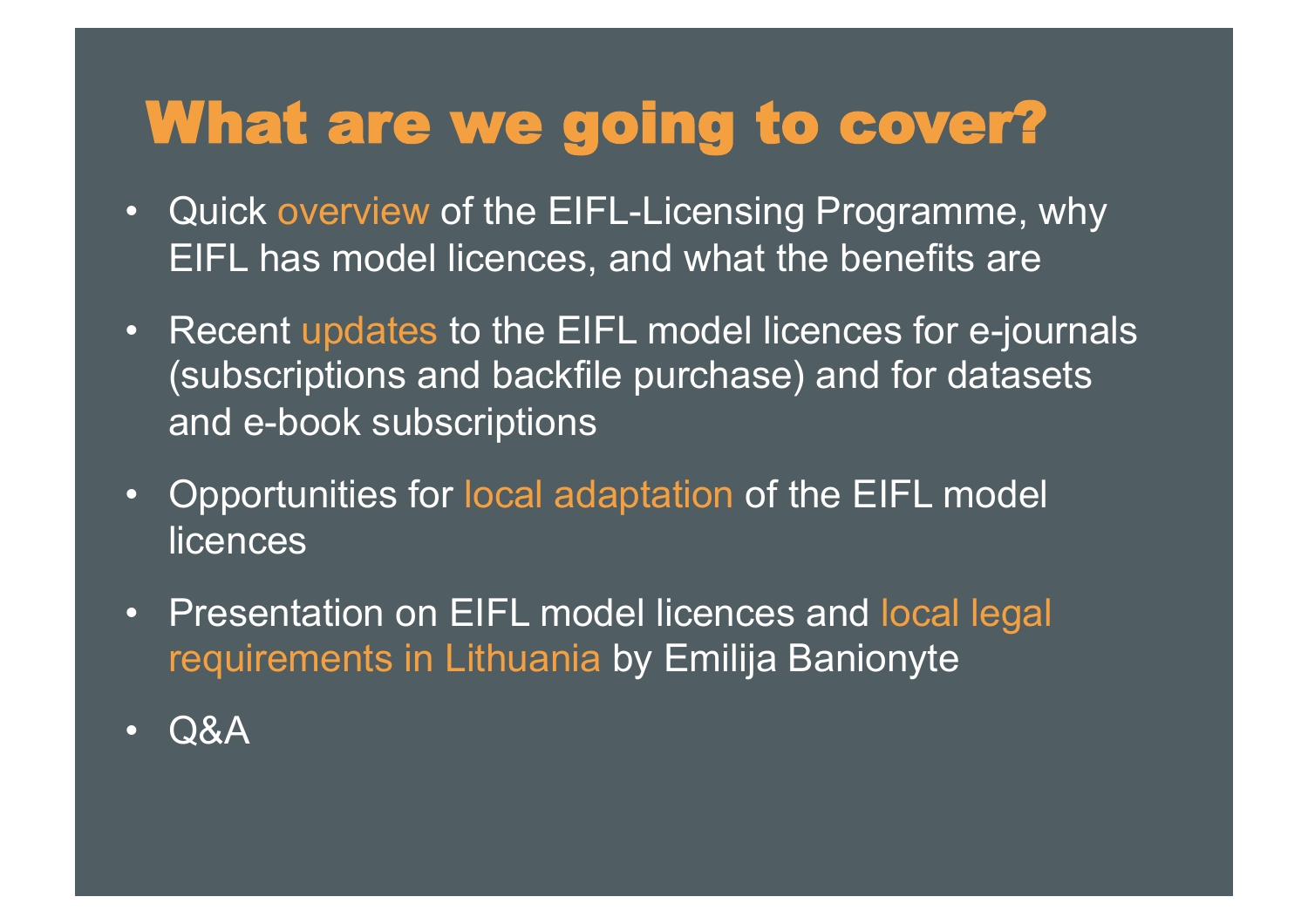# EIFL Model Licences recent updates and opportunities for adaptation

PART ONE.

Emanuella Giavarra LLM, *Legal Adviser to EIFL*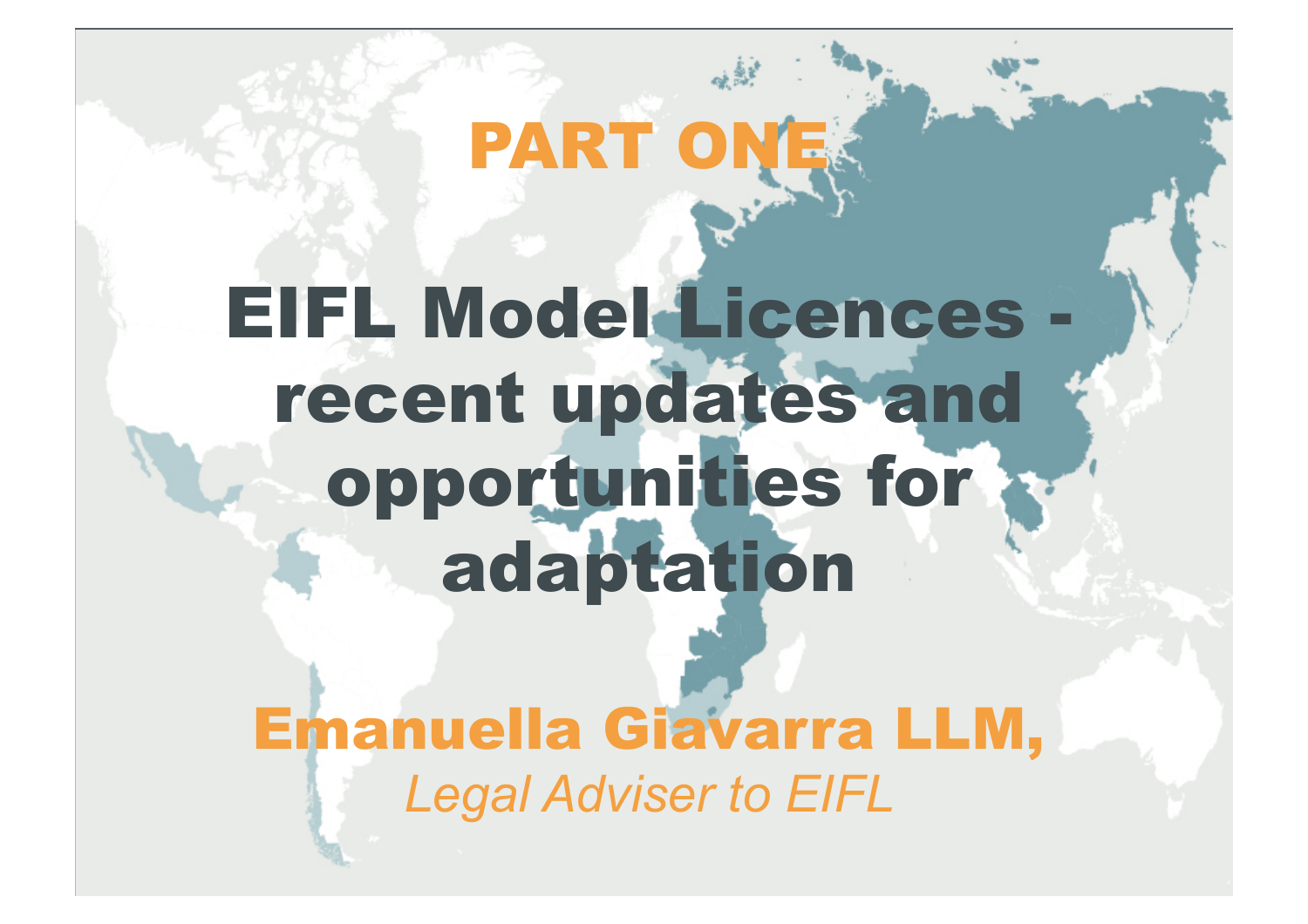#### Some background

- Through the EIFL-Licensing programme, we negotiate licence agreements with publishers of licensed eresources on behalf of library consortia (and their member libraries) in EIFL-partner countries
- Over 60 high quality e-resources from more than 25 vendors are currently available through the EIFL-Licensing programme – see www.eifl.net/list-of-resources for details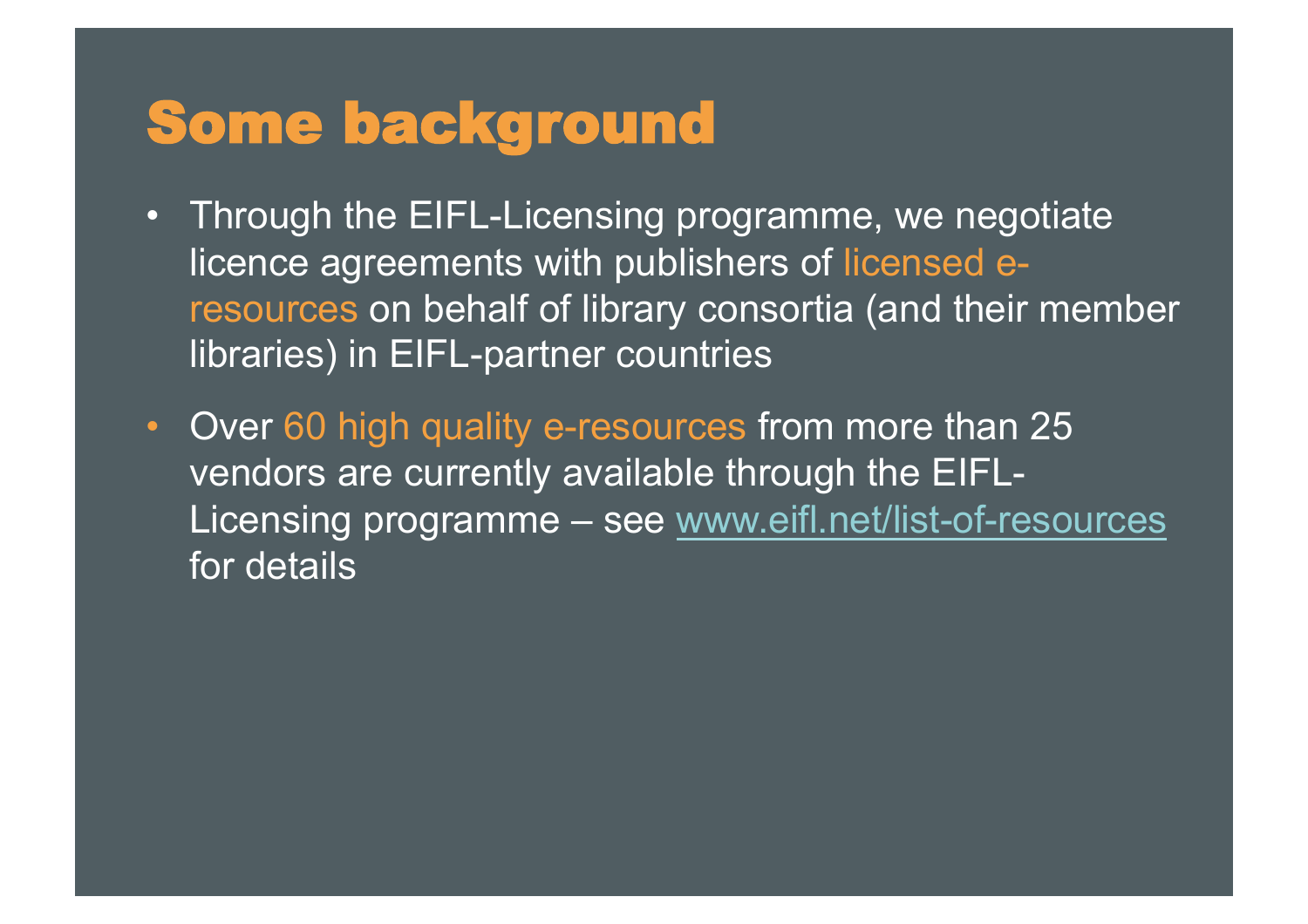#### Some background **(2)**

- In 2012, our library partners saved an estimated US \$215 million in subscription fees on EIFL-licensed resources – an average discount of over 97%
- In addition to achieving free or highly discounted pricing, we are able to negotiate the best terms of use by using the EIFL model licences. *Why?*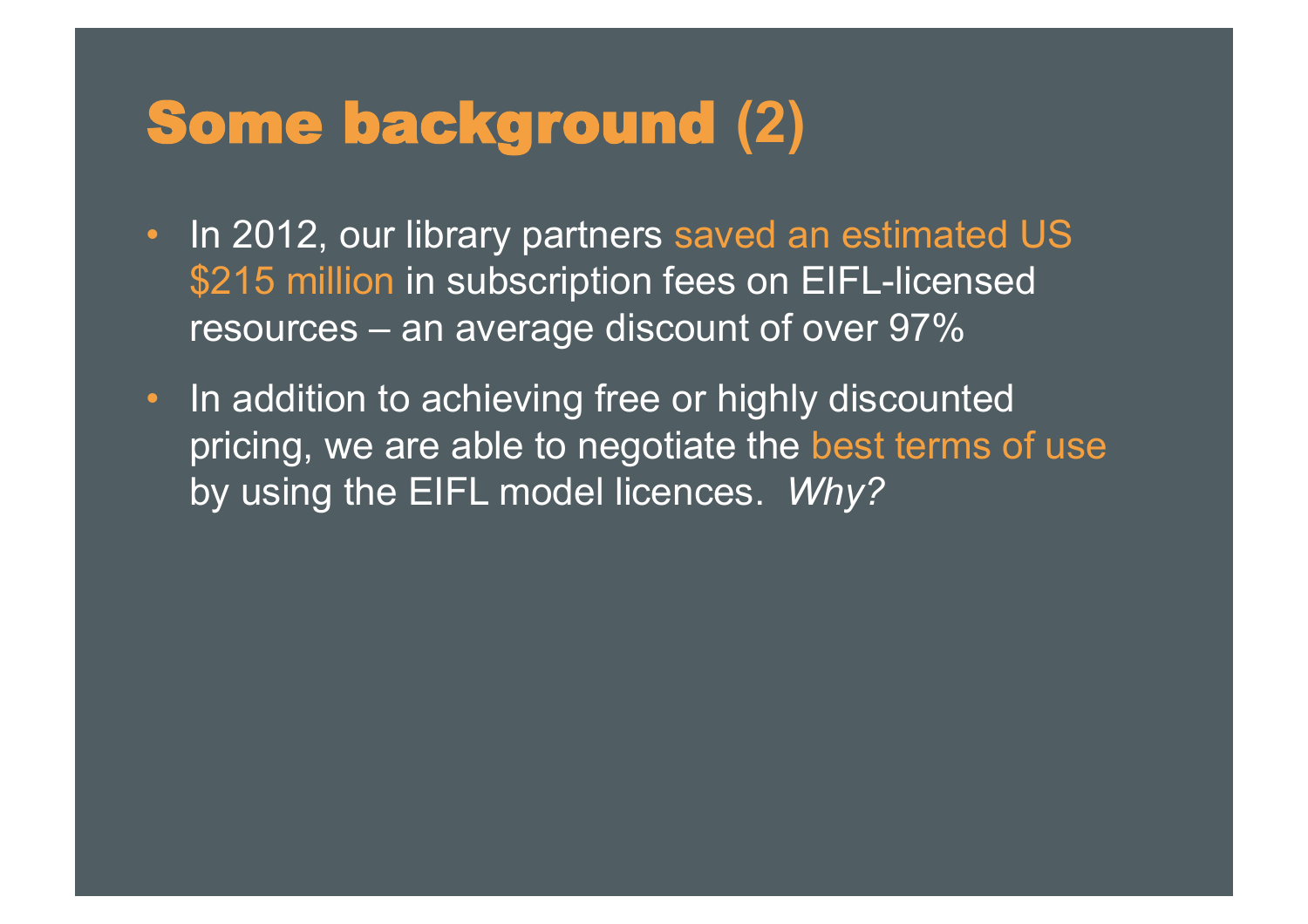#### What are EIFL model licences?

- EIFL model licences set out the terms and conditions of use we want to achieve in our negotiations with publishers
- The licences (which have just been updated) reflect the latest international best practice in the licensing of eresources
- They offer better access provisions for users than standard publisher licences – e.g. broad definition of authorised user, remote access, course packs etc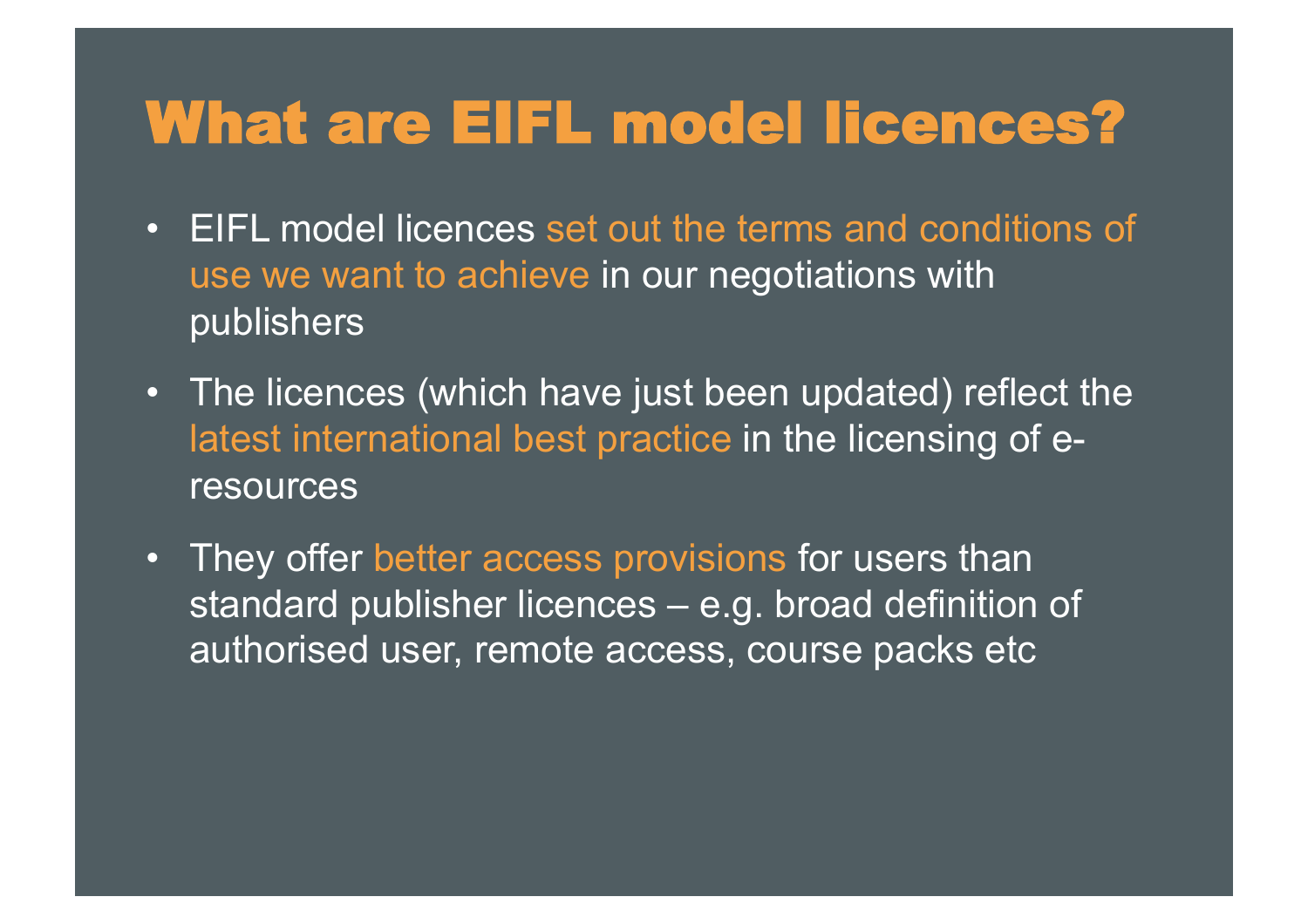#### What are the benefits?

- Better negotiating position with publishers by setting out what we want from the start
- Much less time consuming than negotiating individual publisher licences (all have different formats and terms)
- Standardisation of terms and conditions of use makes it easier for libraries to manage and ensure compliance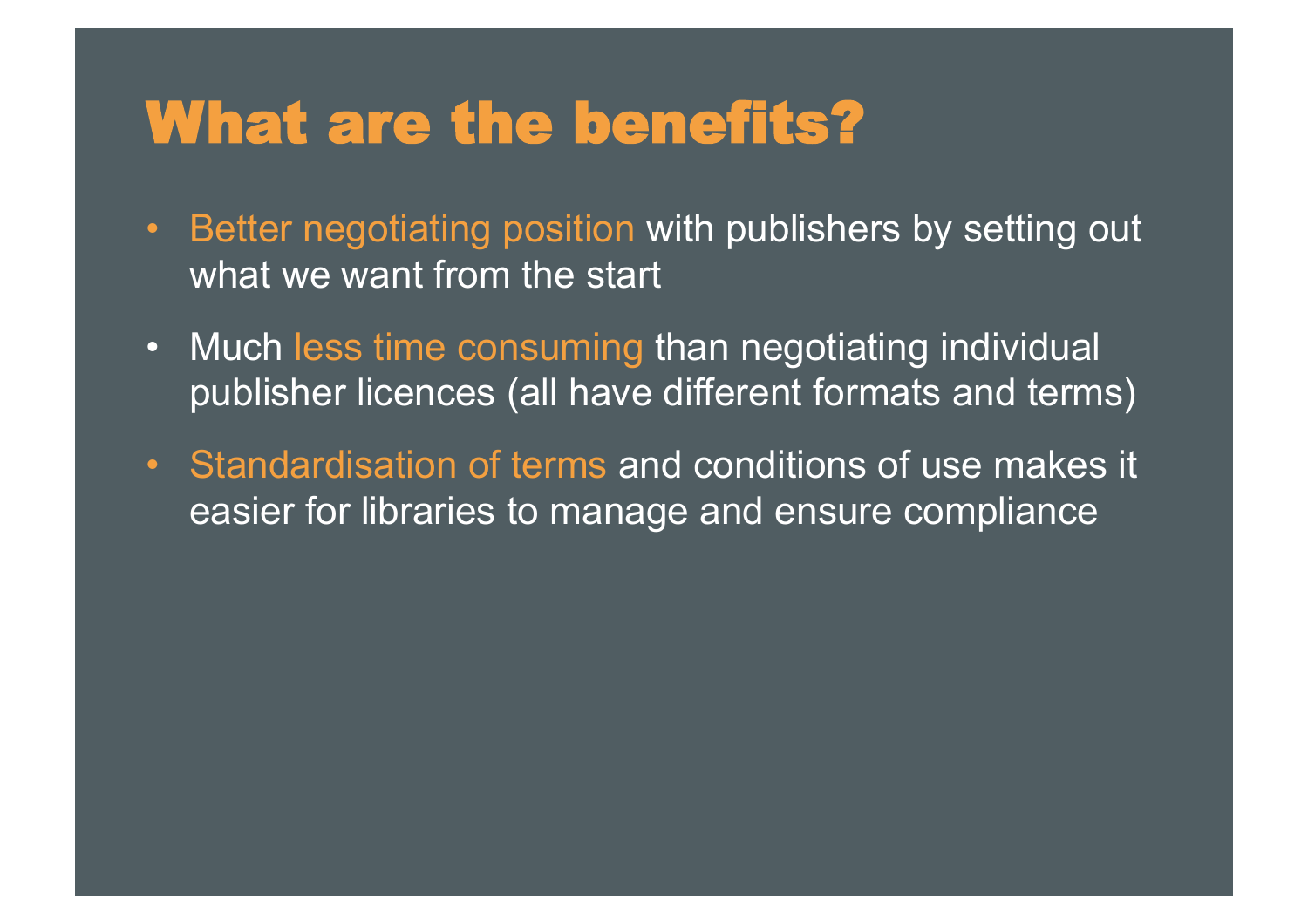#### What are the benefits? (2)

- Be aware that occasionally we have to remove or adapt some clauses in the model licence during the negotiation process - but libraries can be sure that the terms and conditions we achieve are the best they possibly can be
- The licences can be freely adapted by libraries in partner countries for their own negotiations with publishers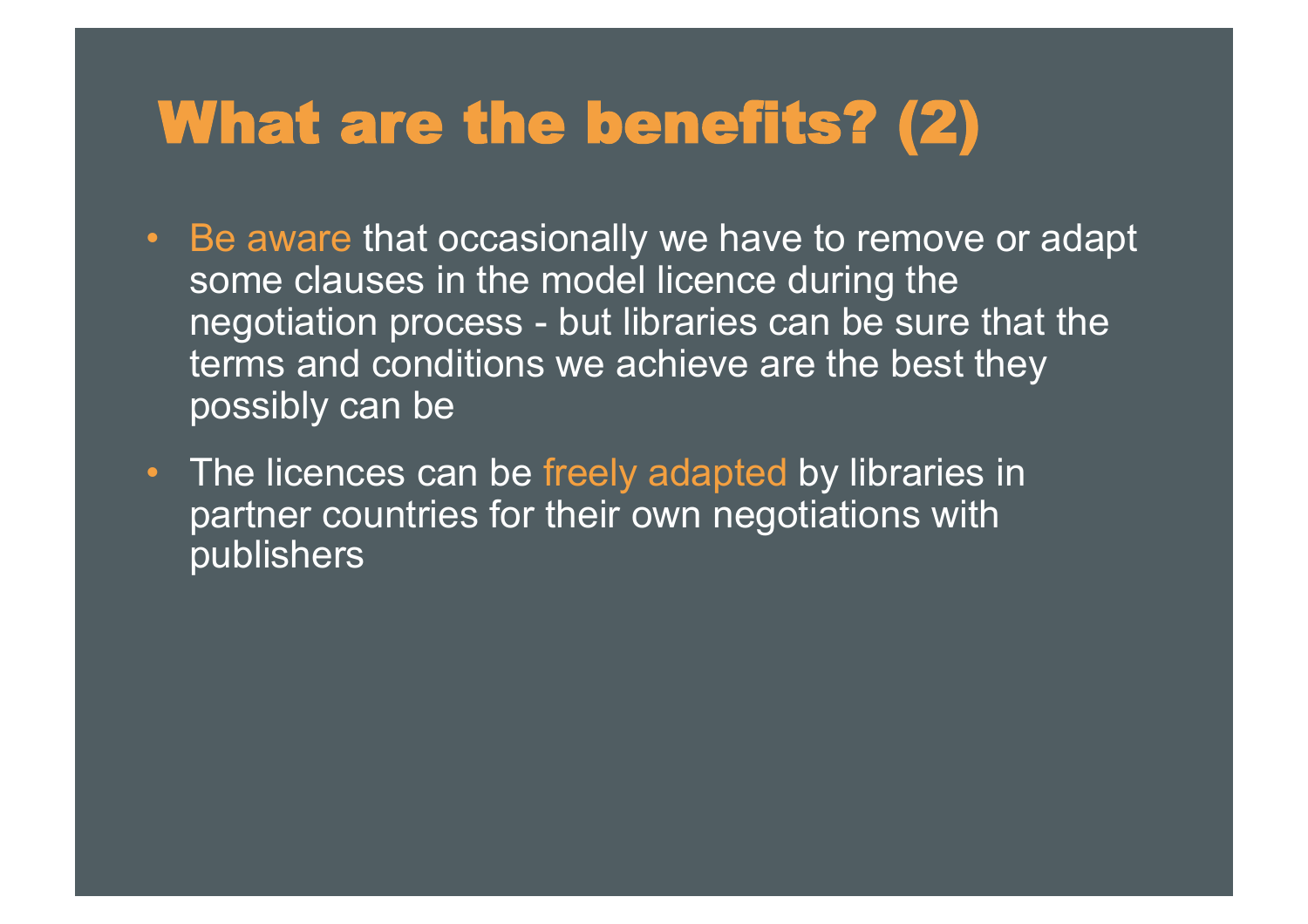## Different model licences for different product types

- EIFL now offers the following model licences to take account of key product types and business models:
	- *E-journals*: subscriptions and backfile purchases (UPDATED)
	- *Datasets and e-books*: subscriptions (NEW)
	- *E-books: purchase* (NEW we will cover this in the next webinar on Thursday 28<sup>th</sup> November)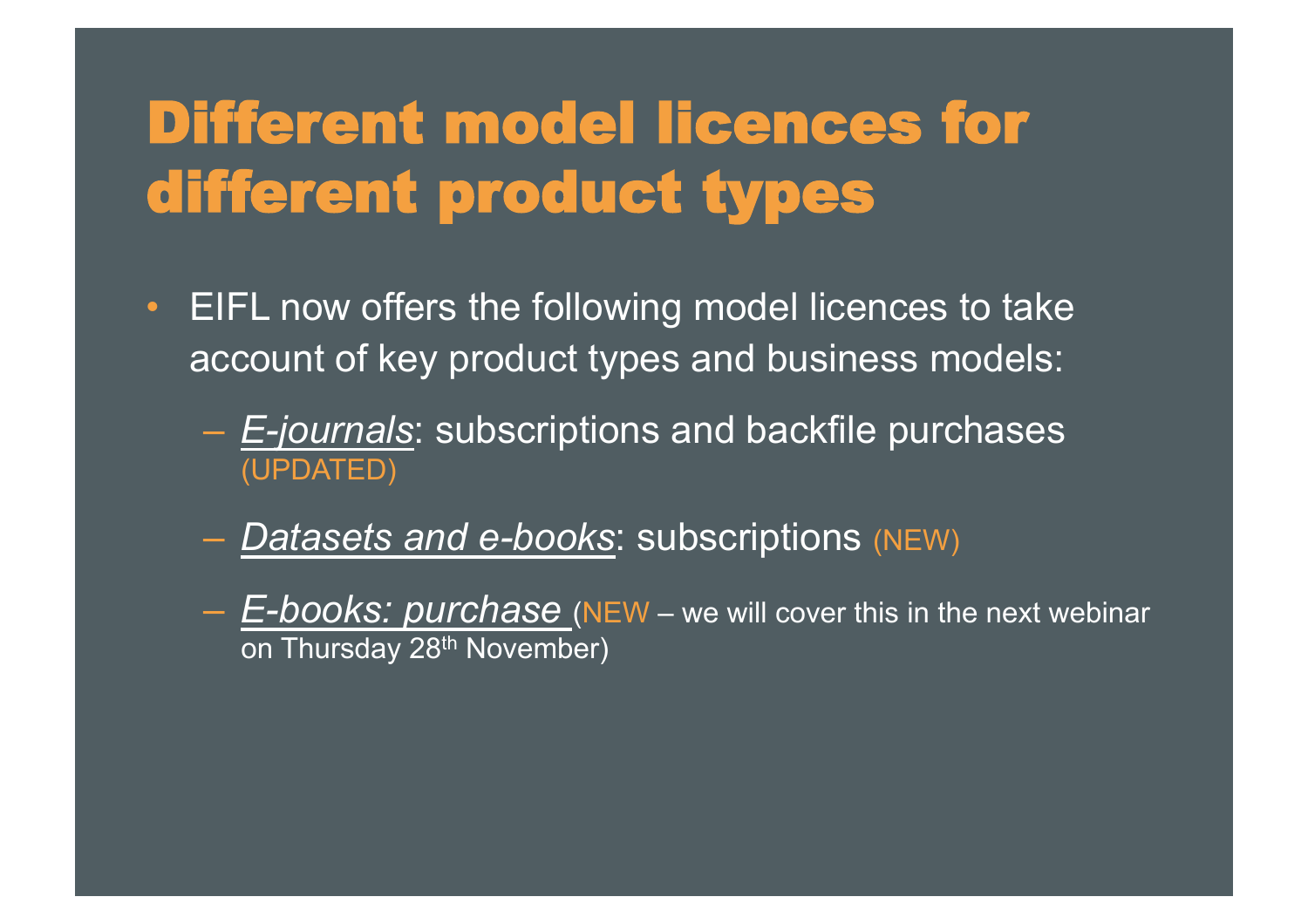#### EIFL model licences

- All EIFL model licences follow the same format and include the following parts:
	- A licence stating the terms and conditions on:
		- Who can use the product
		- How access can be provided
		- What users can and can't do
		- Guarantees, governing law and dispute resolution
	- They are drafted as an offer from the publisher to the institution, therefore there is no need for the publisher to sign the licences
	- An "Acceptance of Licence Form" which libraries complete and sign to gain access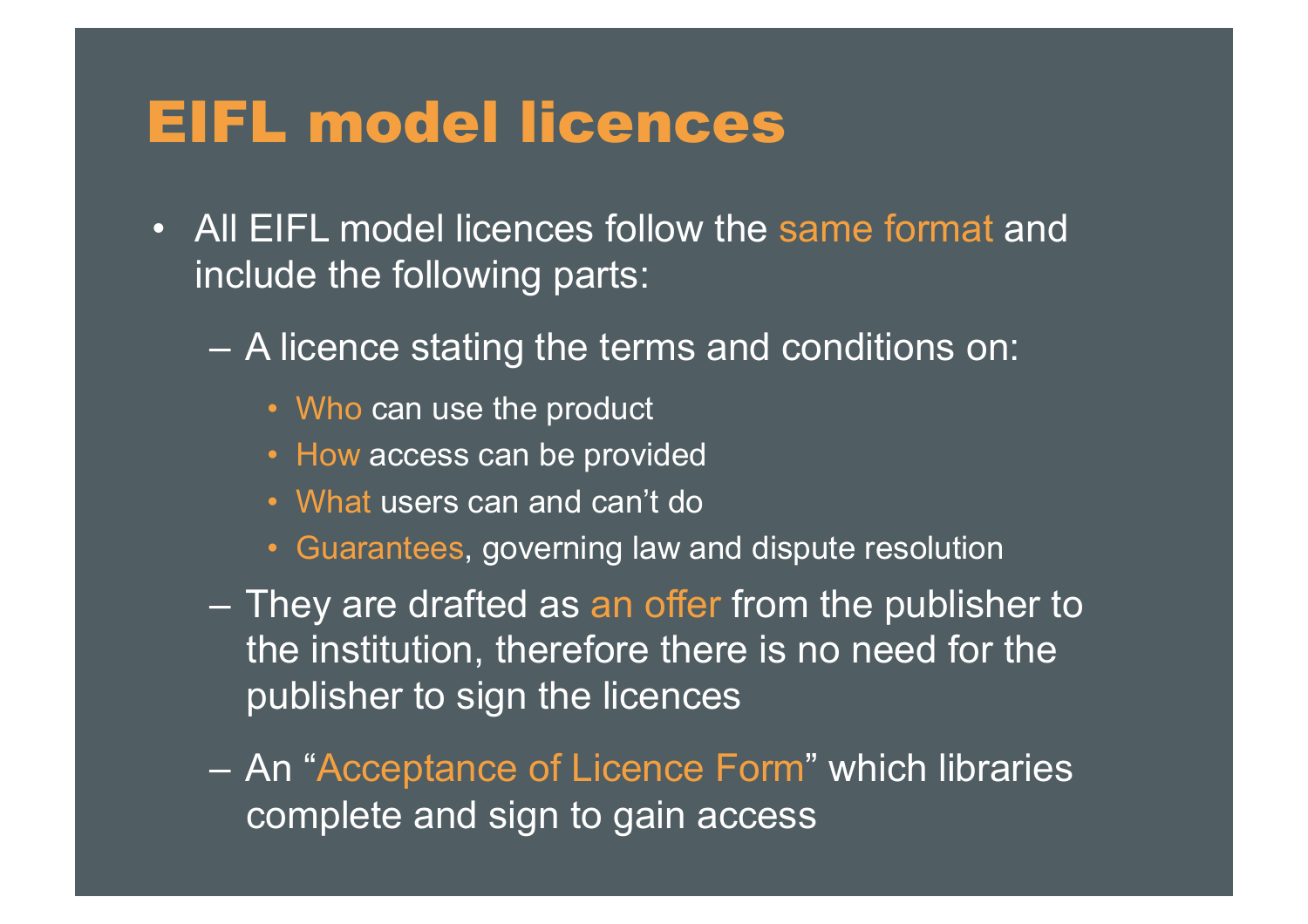What has changed in recent updates?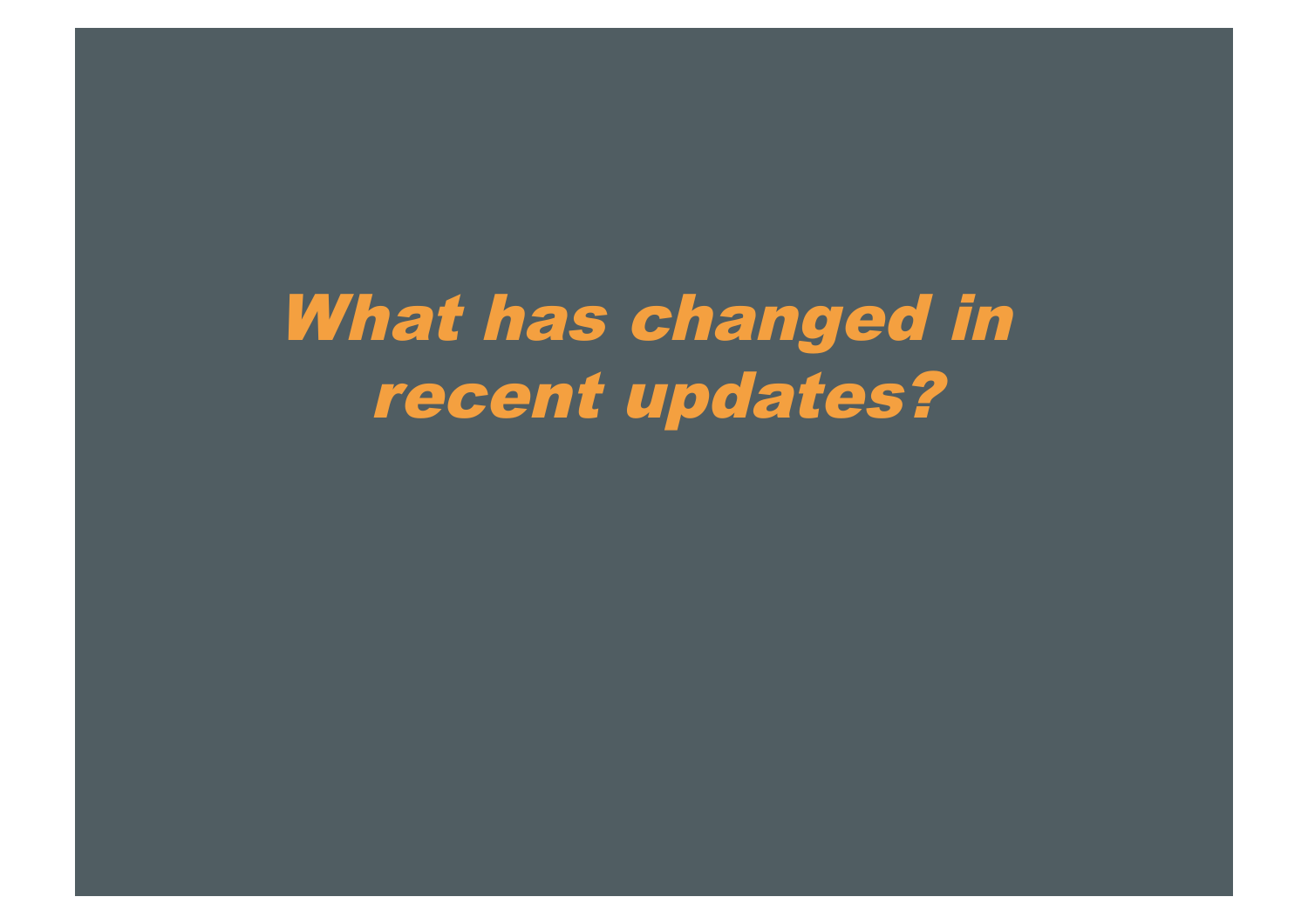#### Improved overall clarity

• We have simplified the language wherever possible by changing some legal terms into plain English e.g. 'Licensee' to 'Institution'.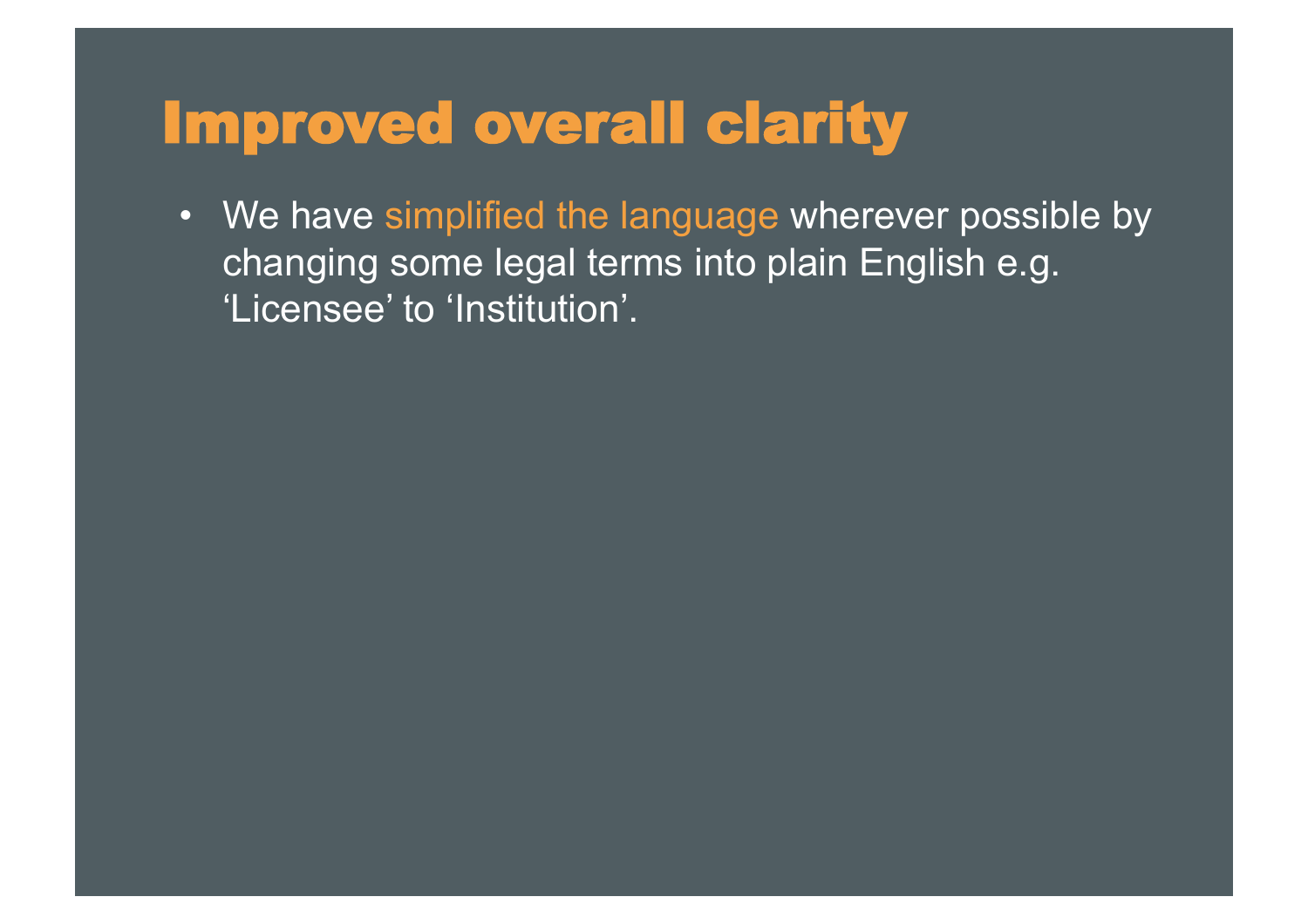#### Broader definition of Authorised User

- **Who can use the product ("Licensed Material")?** 
	- Authorised Users at Eligible Organisations
		- Staff: permanent, temporary, **retired**
		- Students: undergraduates and postgraduates
		-
		-
		-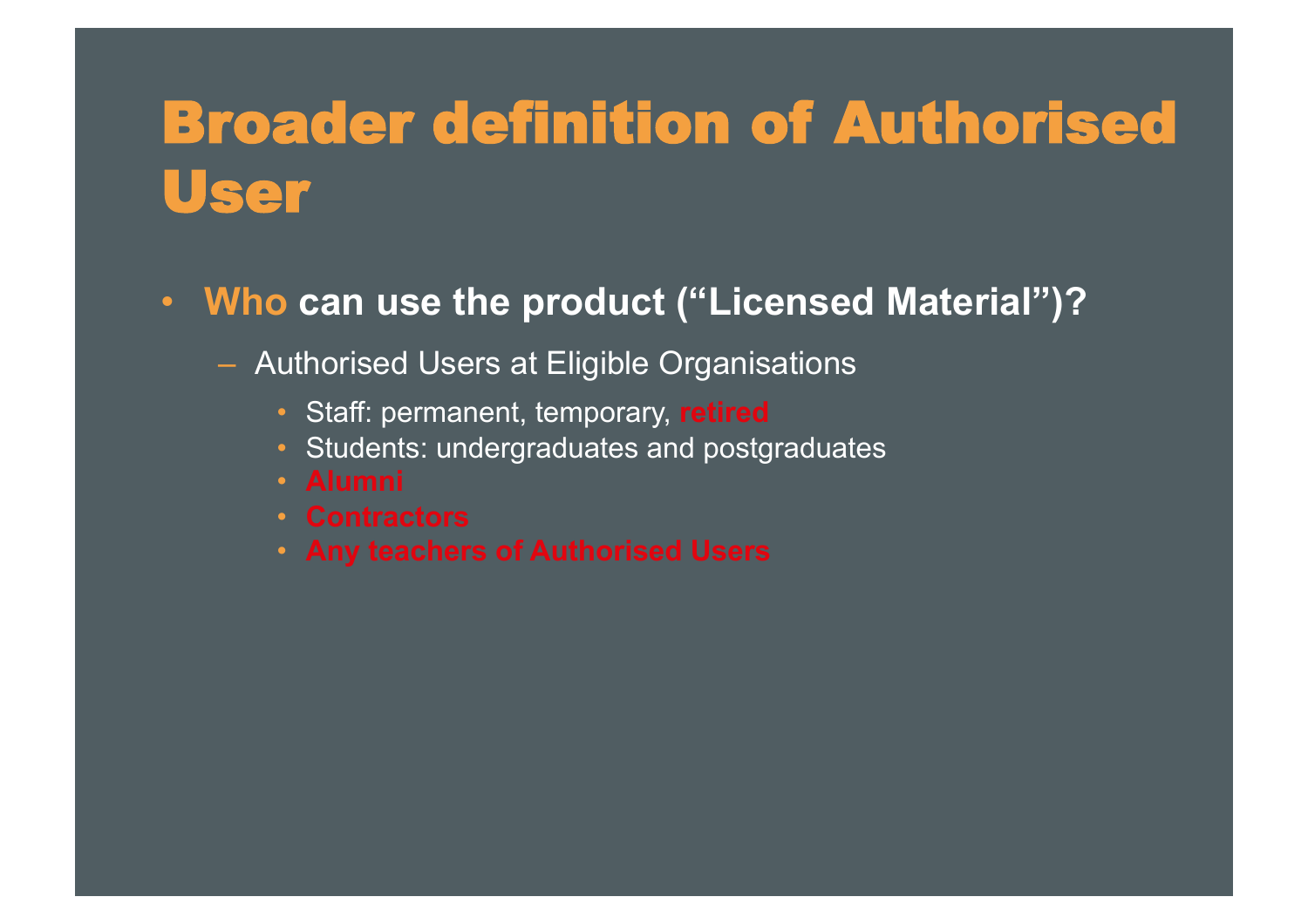#### Authorised users (*unchanged*)

- **Where/when can Authorised Users use the product?** 
	- Anywhere (both on-site and off-site) at any time
- **What about walk-in users?** 
	- Walk-in users include those visiting the subscribing institution (the "Licensee") e.g. public library users
	- Walk-in users can access a product (the "Licensed Material") on site
	- No remote access is permitted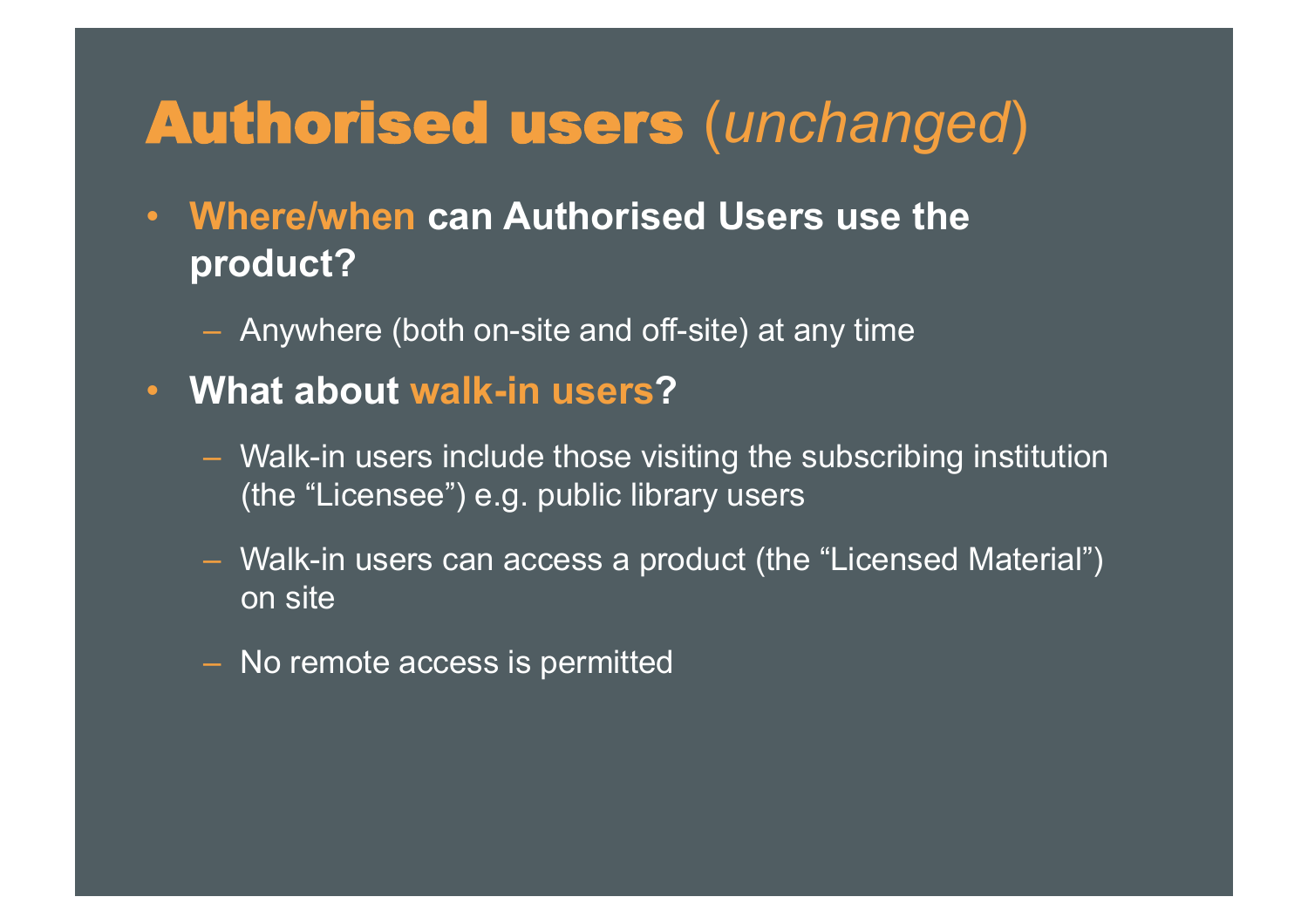### Broader definition of purpose of use

- **What type of use is allowed?** 
	- Access is allowed for "Educational Purposes" only
		- "...use for the purpose of education, teaching, **non***commercial distance learning, private study and/or research."*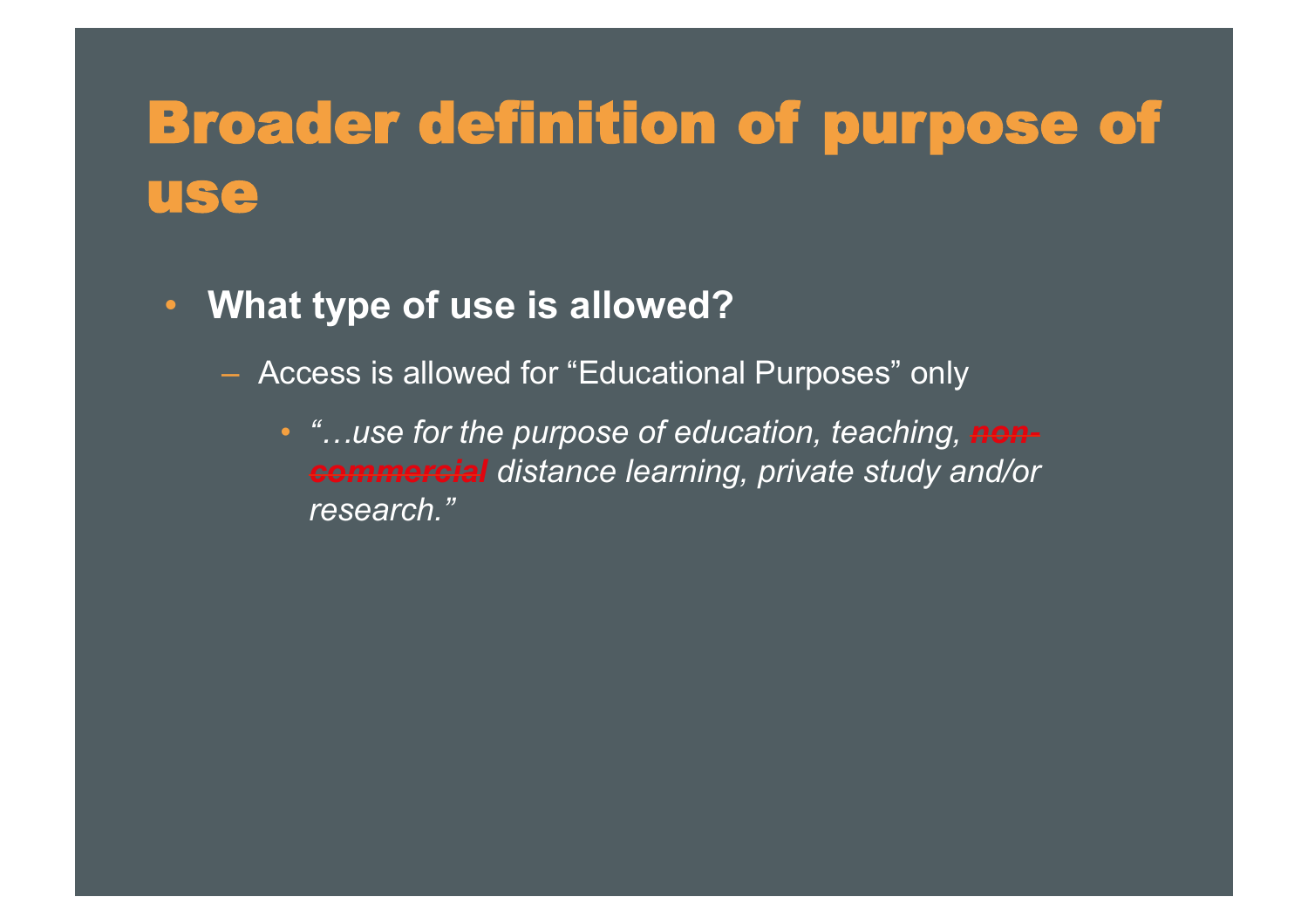#### Purpose of use (*unchanged*)

- "**Commercial Use**" is still not allowed
	- "…use of the Licensed Material for the purpose of monetary reward (whether by or for the Institution or an Authorised User) …"
- The following activities are not considered to constitute "Commercial Use"
	- "…the recovery of direct costs by the Institution from Authorised Users…"
	- "…use by the Institution or Authorised Users of the Licensed Materials in the course of research funded by a commercial organisation."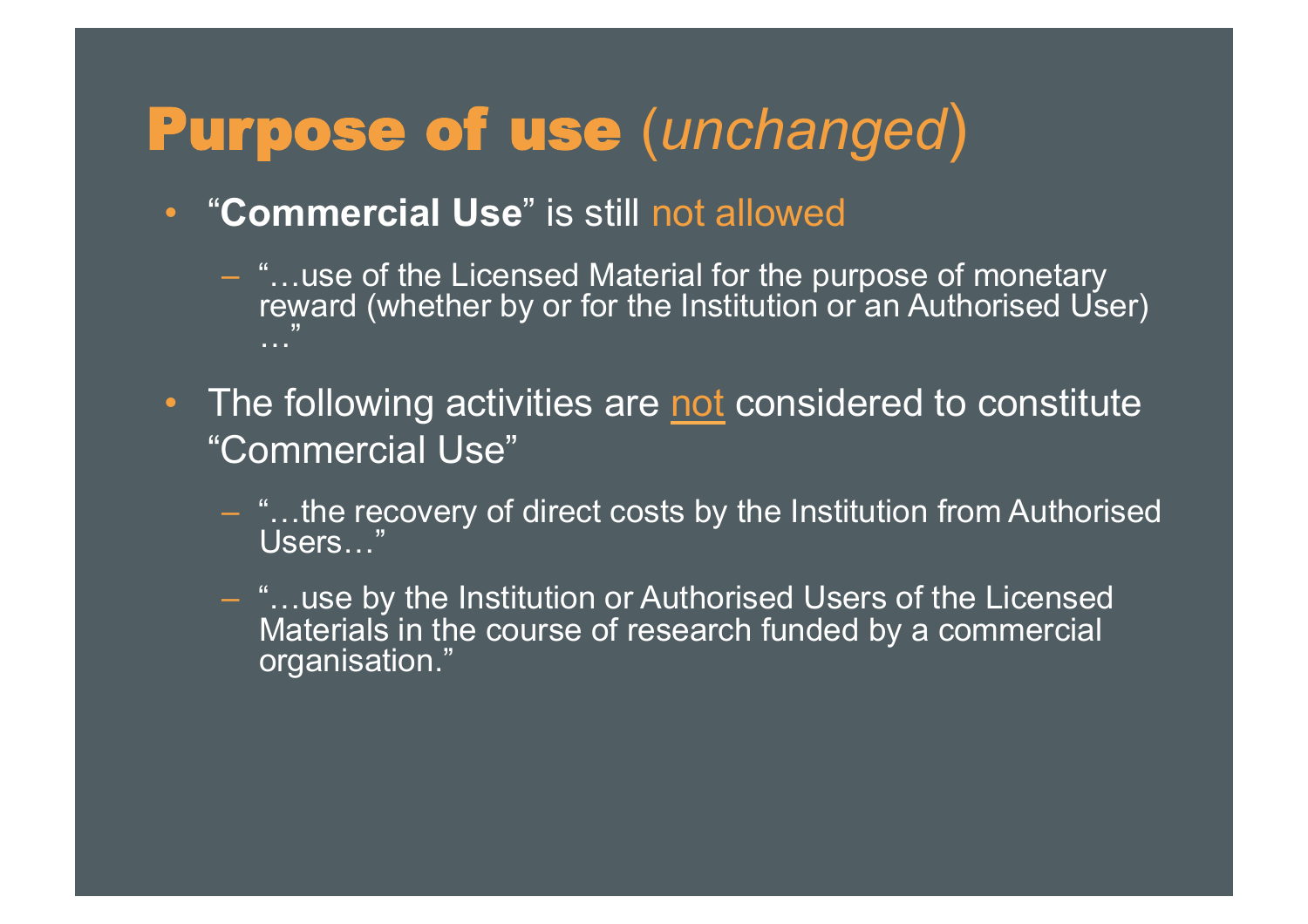# Permitted uses – improved clarity

- We have re-arranged and grouped the provisions under this heading to improve clarity
- We now specify what institutions can do, and then what Authorised Users can do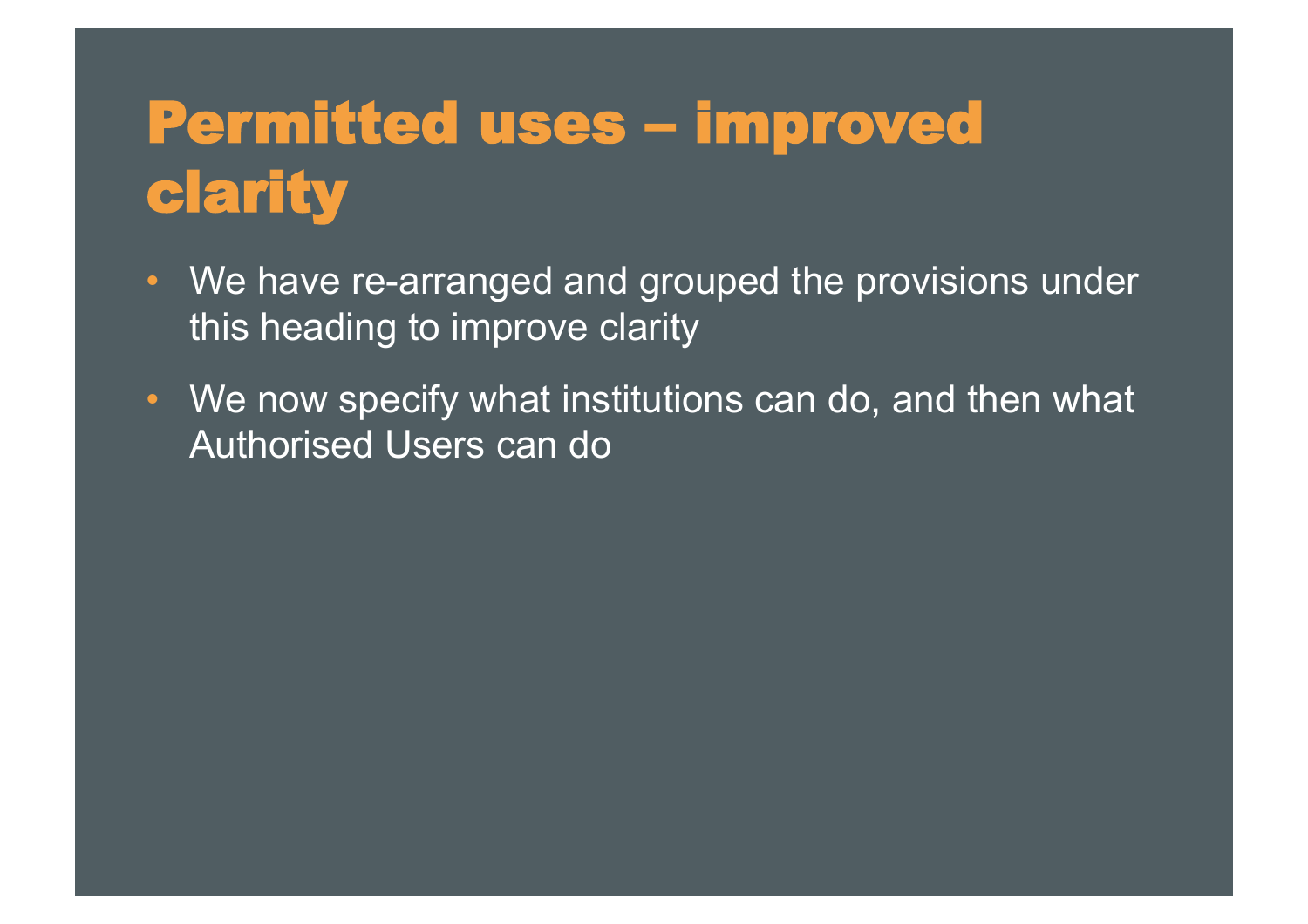# Permitted uses – new clauses (all licences – except free access licence)

- The following new provision is included in EIFL model licences but please note that it is not always possible to get publishers to agree to it:
	- "Throughout the term of this Licence, the Institution and its authors shall be permitted free of charge to store articles appearing in the Licensed Material (in the form published by the publisher (e.g. PDF)) with a maximal time embargo of one year in an (institutional or discipline-specific) repository of their choice and to make them available in Open Access."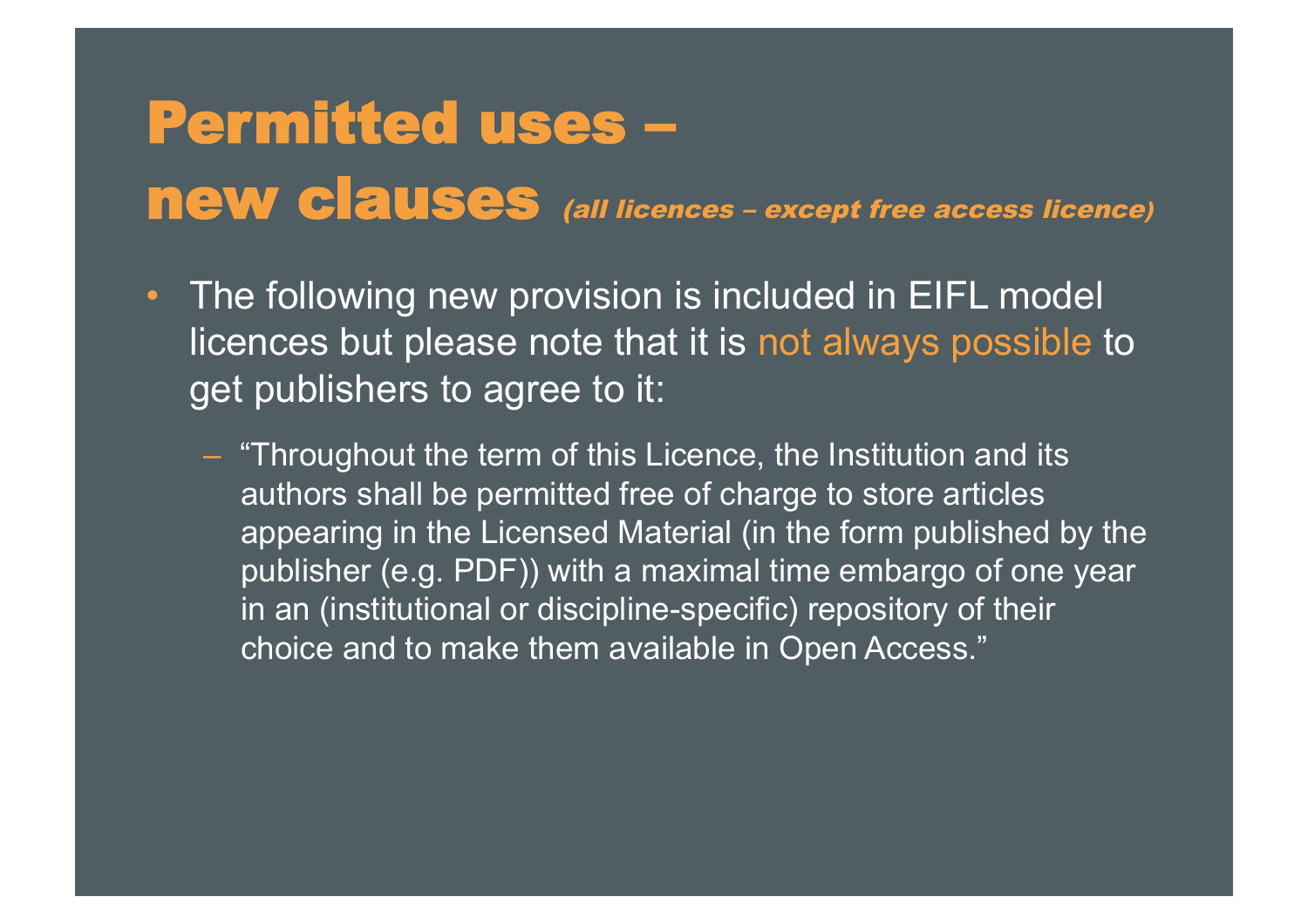#### Permitted uses – new clauses (all licences – except free access licence)

- Authorised users (e.g. students and staff) can:
	- Save and/or deposit in perpetuity parts of the Licensed Material in electronic repositories operated by the Institution and/or by an Authorised User on a Secure Network. Access to and use of such repositories shall be limited to Authorised Users.
	- Use the Licensed Material to perform and engage in text mining/ data minin**g** activities for academic research and other Educational Purposes and allow Authorised Users to mount, load and integrate the results on a Secure Network and use the results in accordance with this Licence.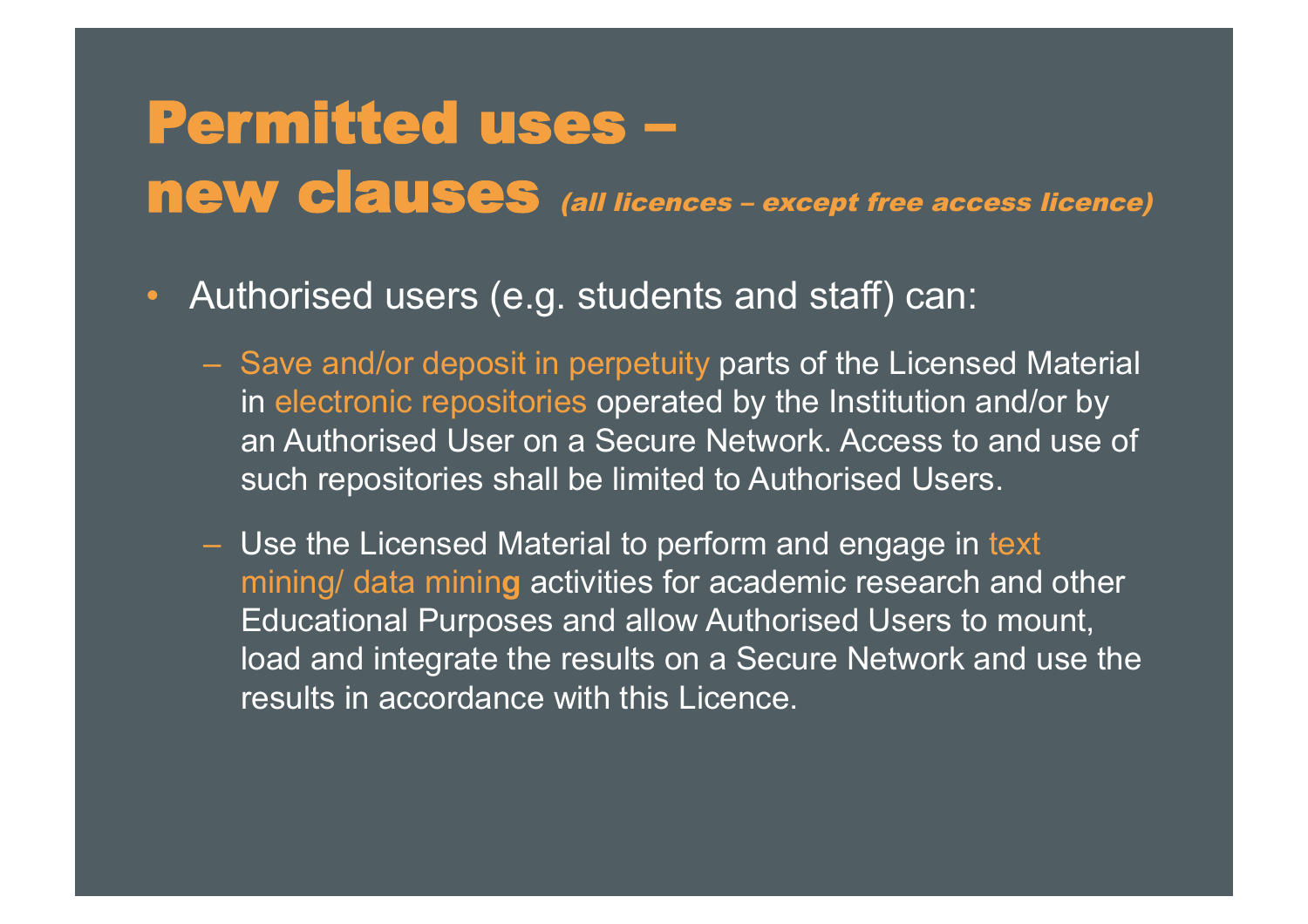#### What is text mining?

**Text-mining** is "roughly equivalent to text analytics, refers to the process of deriving high-quality information from text….'High quality' in text mining usually refers to some combination of relevance, novelty, and interestingness.

Typical text mining tasks include text categorization, text clustering, concept/entity extraction, production of granular taxonomies, sentiment analysis, document summarization, and entity relation modeling (i.e. learning relations between named entities)"

(Source: Wikipedia)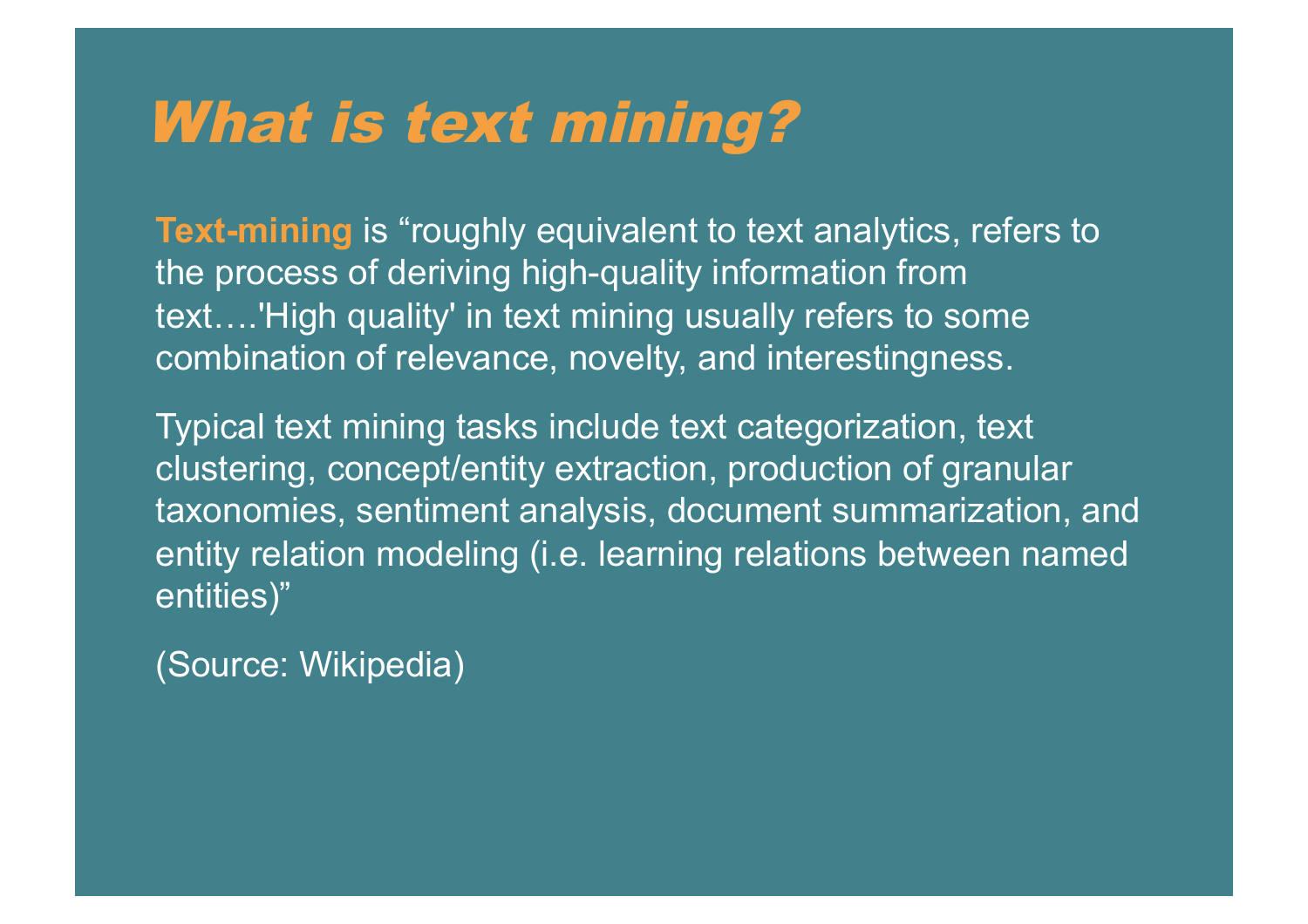#### What is data mining?

"**Data mining** (sometimes called data or knowledge discovery) is the process of analysing data from different perspectives and summarising it into useful information - information that can be used to increase revenue, cuts costs, or both. Technically, data mining is the process of finding correlations or patterns among dozens of fields in large relational databases."

(Source: Wikipedia)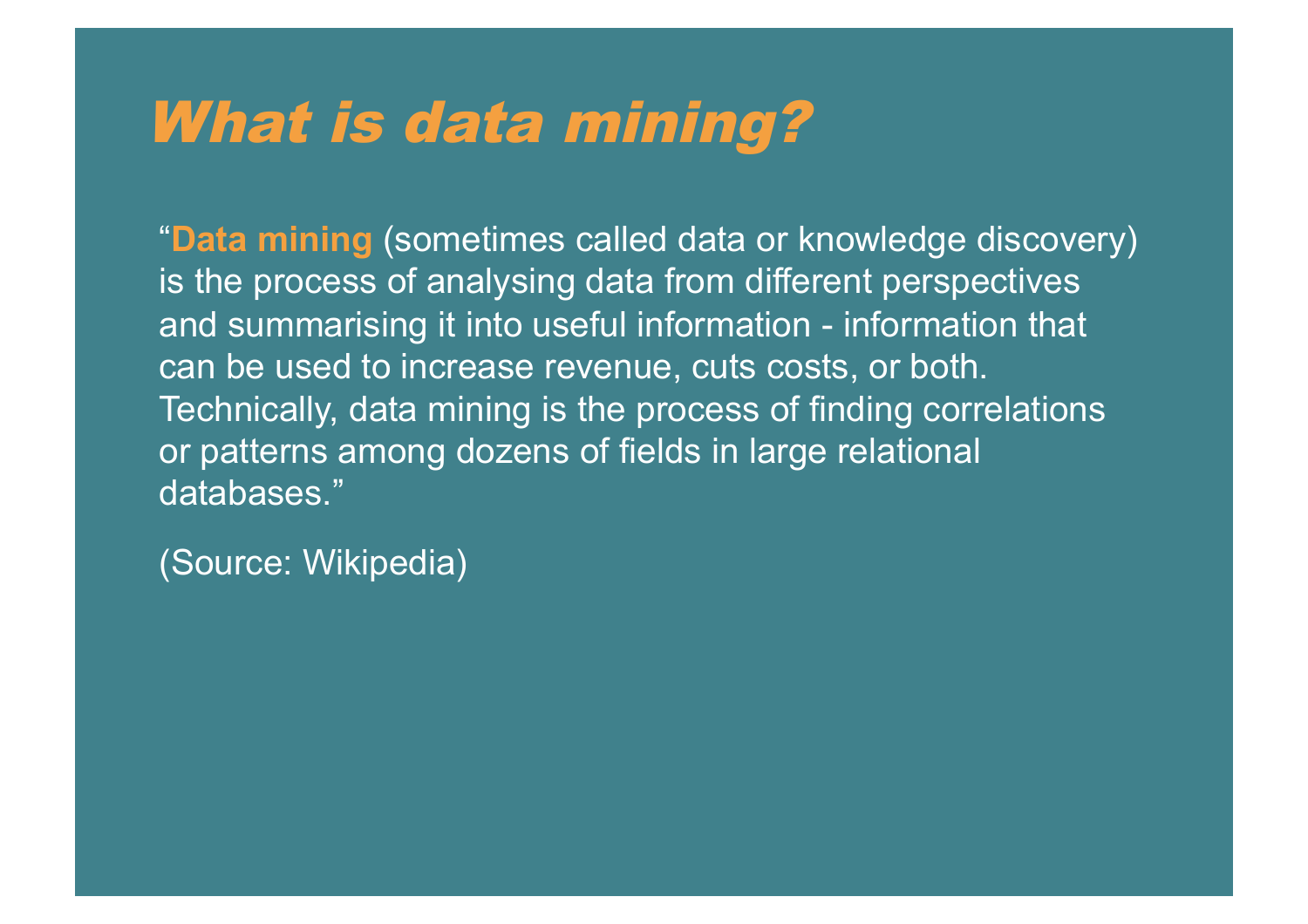#### Permitted uses new clauses (datasets and e-books licence only)

- The Institutions can:
	- mount and use Metadata in bespoke and commercially available library systems to manage library operations;
- Authorised Users can:
	- modify the Metadata and create new Metadata of the Licensed Material ("modifications")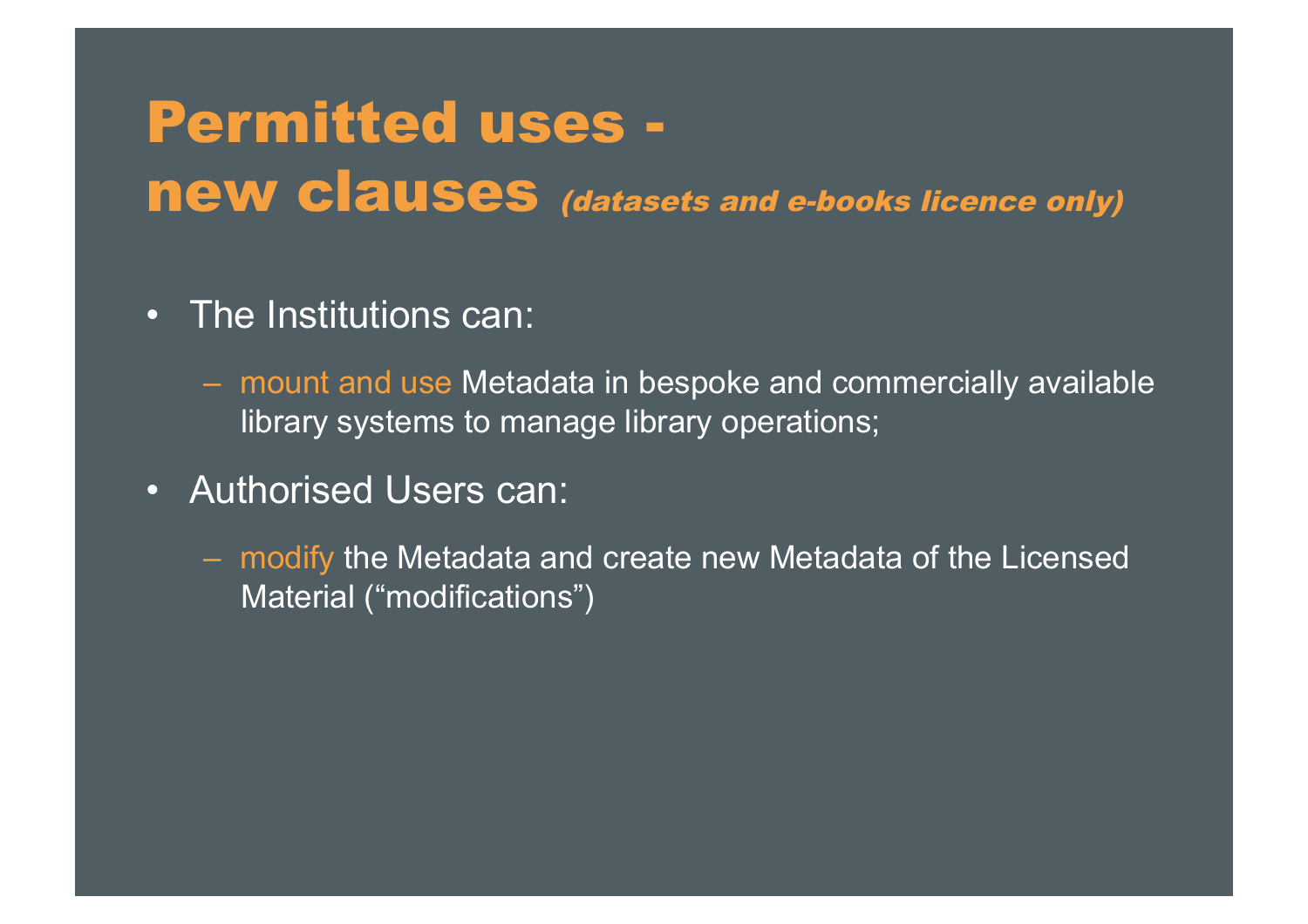#### What is metadata?

**Metadata** is "the textual information that describes the creation, content, or context of a part of the Licensed Material (e.g. date of creation, subject matter, location of digital file, ownership). Metadata refers to the metadata supplied by the Publisher to the Institution and/or the metadata created by the Institution and/or Authorised Users."

(Source: Wikipedia)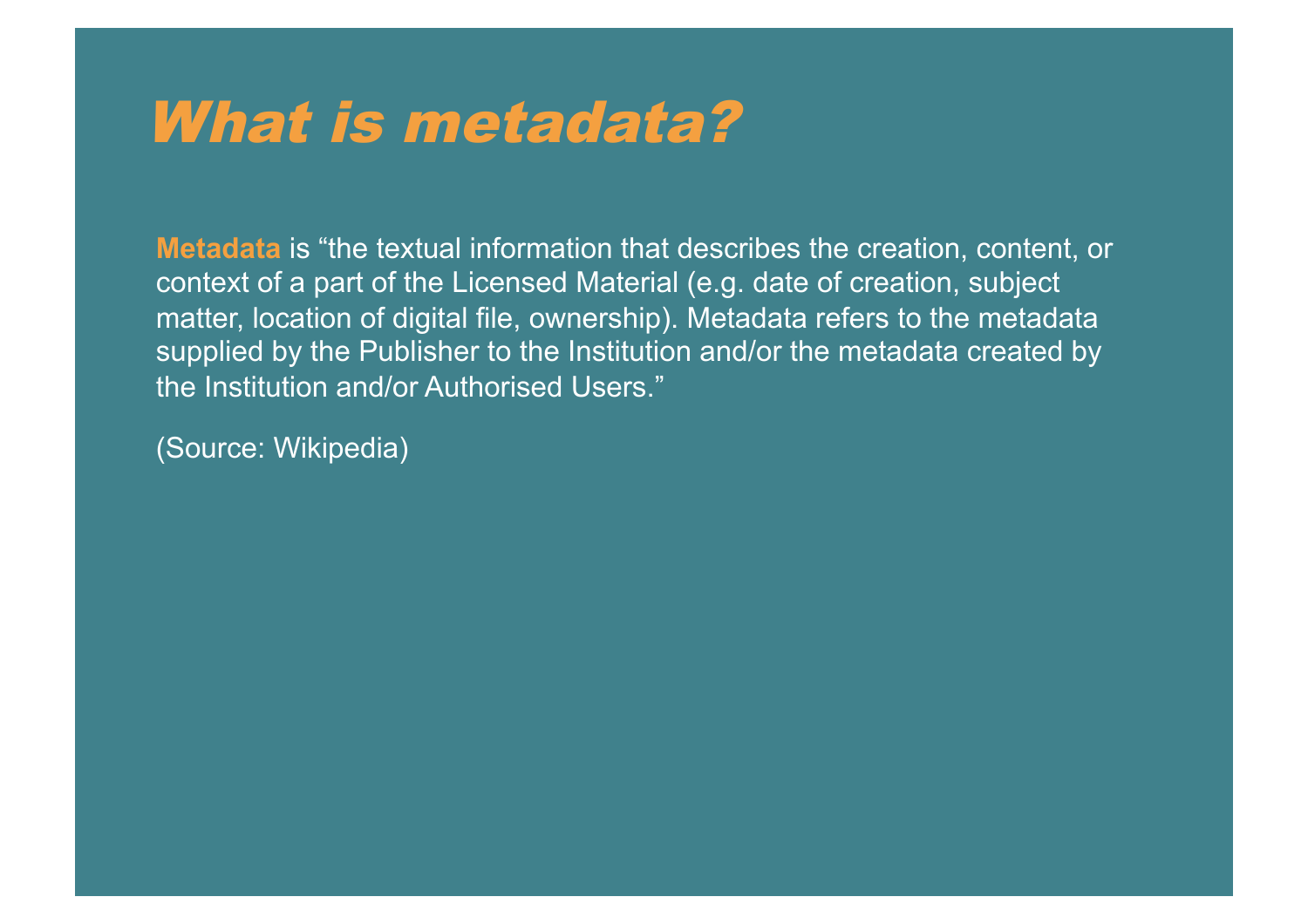# Responsibility of publisher – new clauses (1) (all licences)

- Publishers must use reasonable efforts to
	- Meet the Open URL standard for discovery purposes
	- The W3C standards for accessibility purposes
- Publishers must permit cancellations and substitutions of material
- Publishers have the right to withdraw content
	- If they no longer have the right to publish that content
	- When content infringes copyright or is defamatory etc
	- *But only if ……*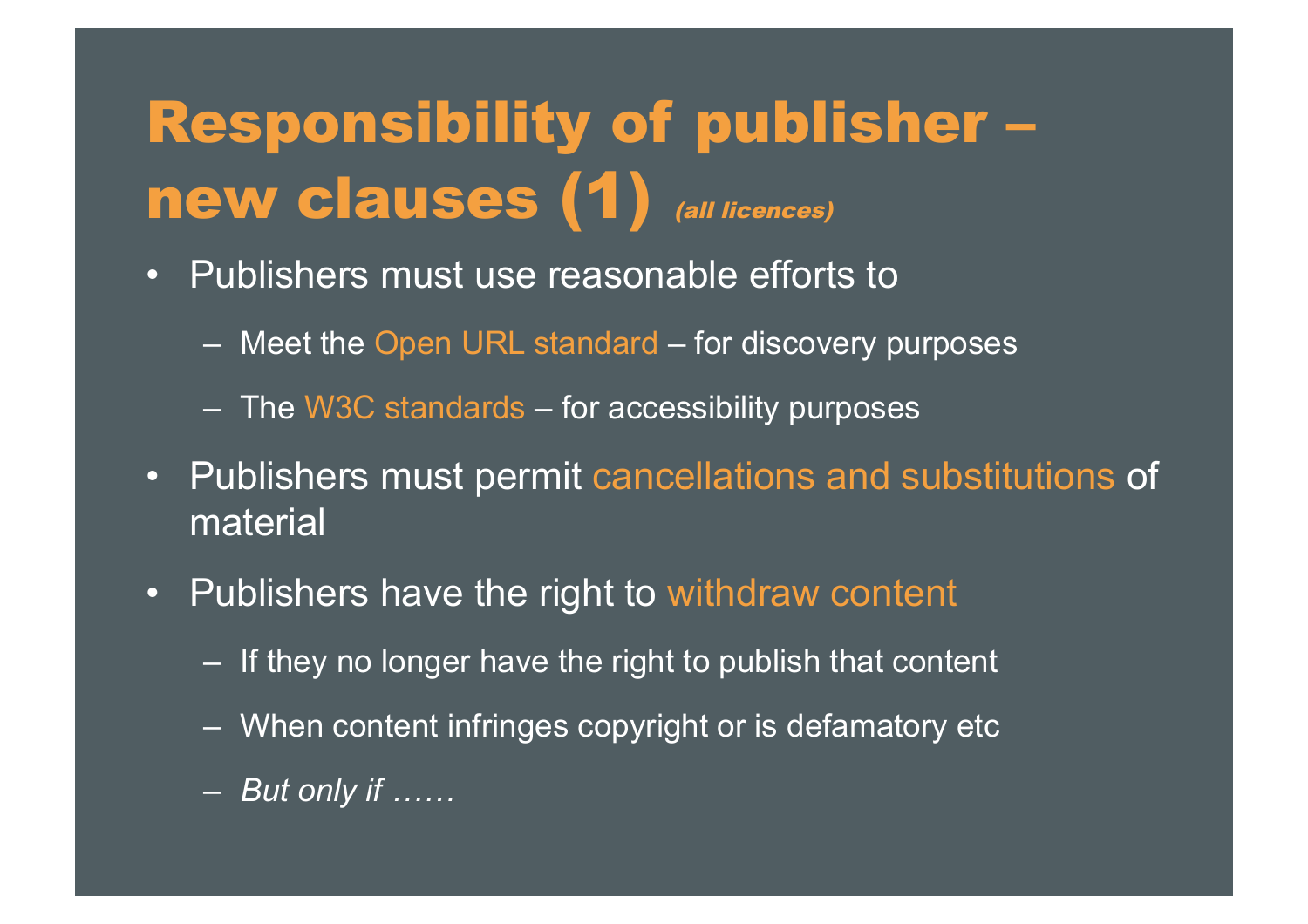## Responsibility of publisher – new clauses (2) (all licences)

• When Publisher withdrawals content that is more than 10% of Licensed Material, the Publisher must give the Institution a pro-rata refund of the fee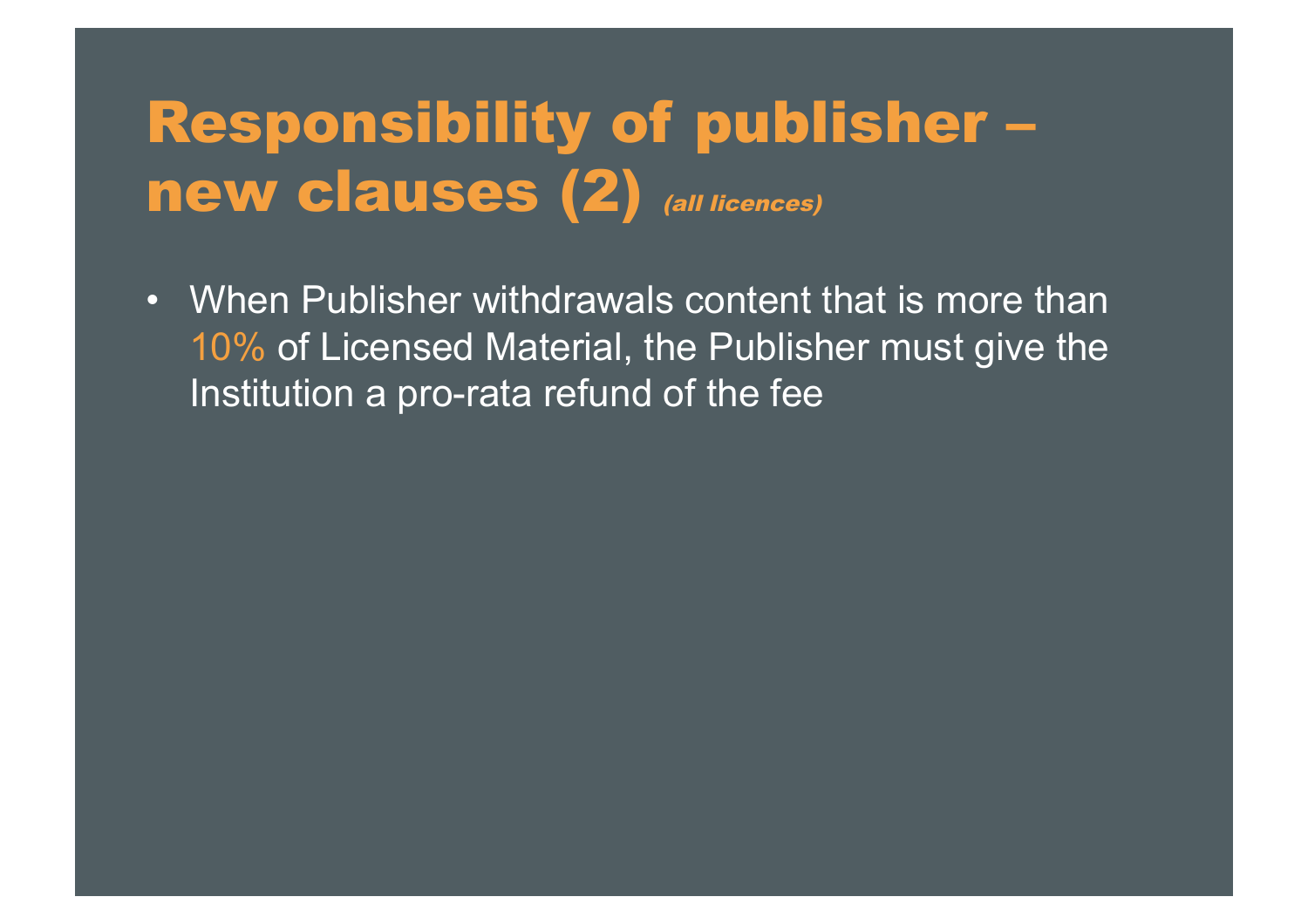### Intellectual property rights – new clauses (1) (all licences – except free access licence)

• The Institution or Authorised User will own the database rights created as a result of text mining/data mining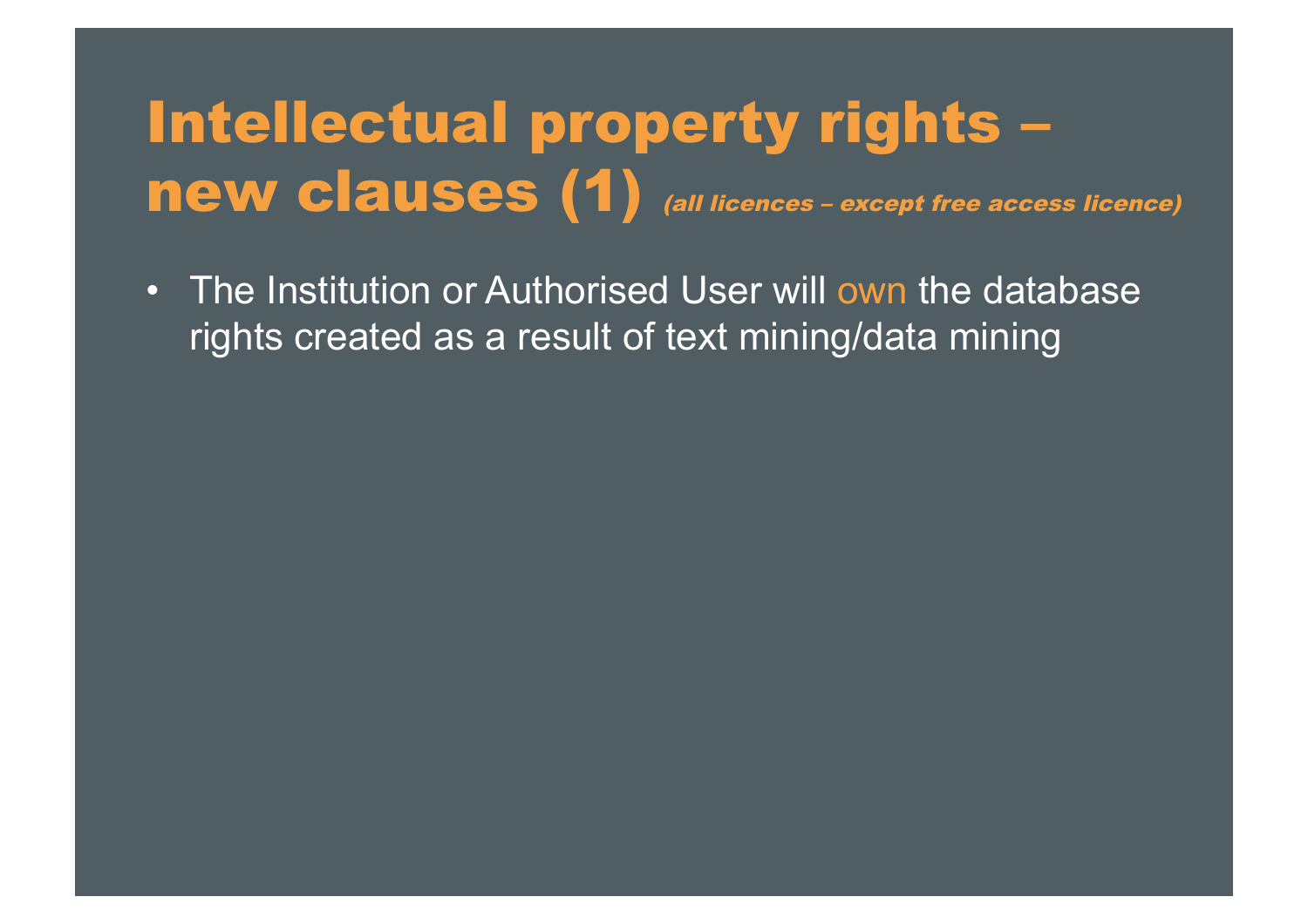### Intellectual property rights – new clauses (2) (specific licences)

- The Institution will own database rights as a result of local mounting of content (delivered by Publisher for perpetual access – after termination) *(E-journal licence only)*
- The Institution or Authorised User will own any intellectual property rights in the Metadata and Modifications generated by the Institution or the Authorised User *(Datasets and ebook subscriptions licence only)*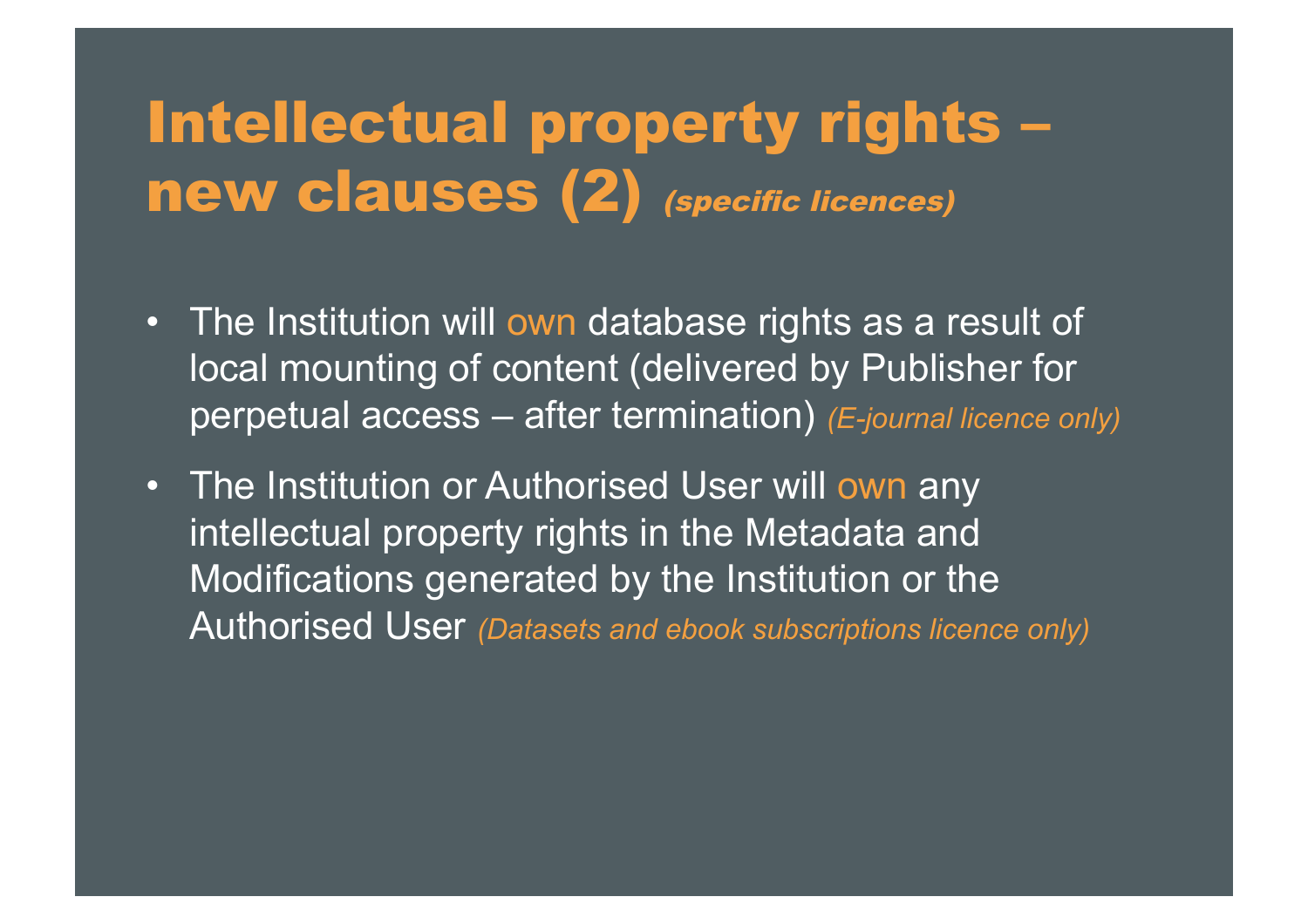# Adapting the EIFL model licences for your own negotiations – what to do

- Remove all references to EIFL from the licence
- Keep the governing law as English law (the most commonly-used law in international licences) or include your national law – never be silent on the governing law in a licence!
- When you add clauses make sure they do not conflict with other clauses in the licence so please review as a whole and not just the section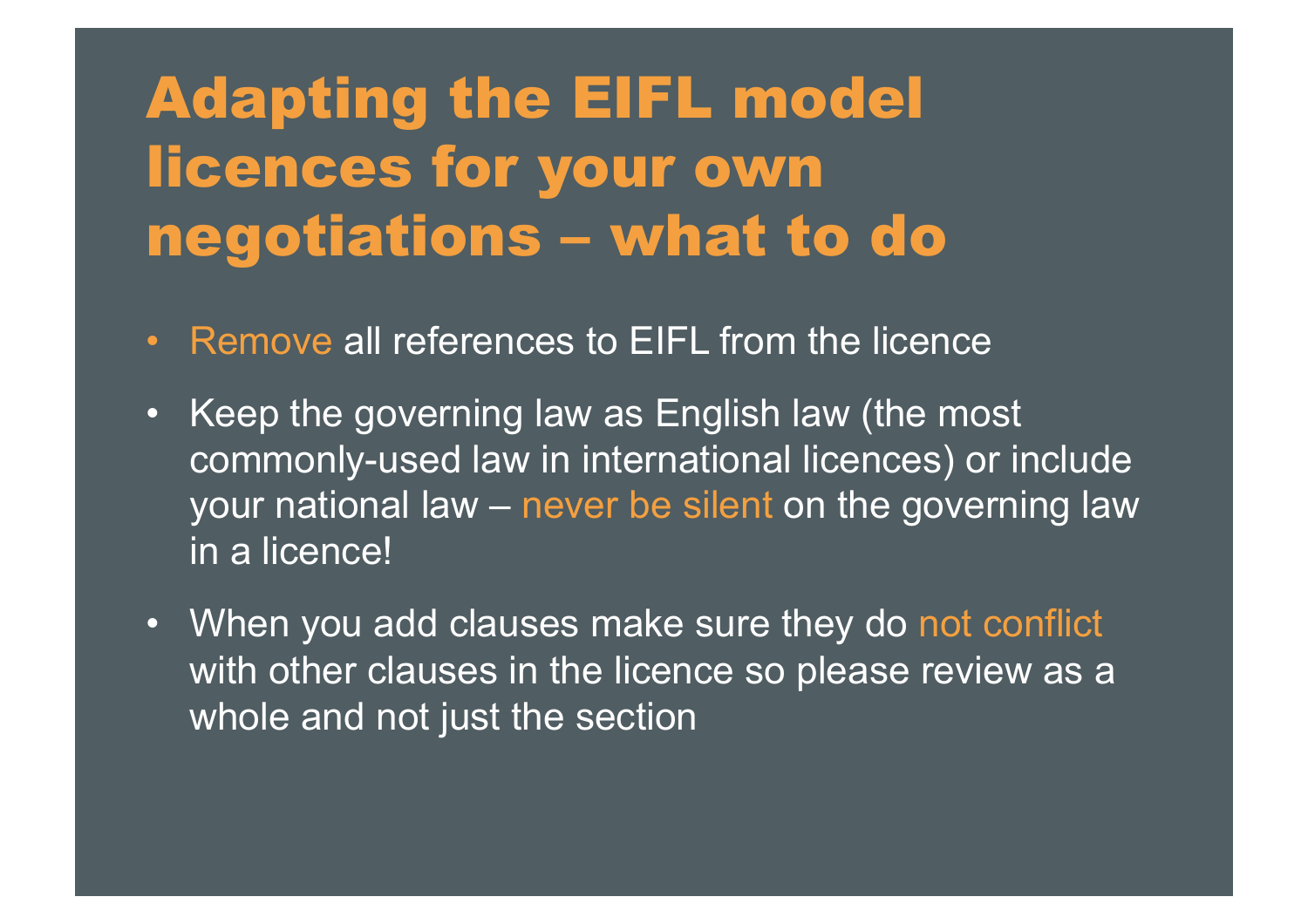#### **Summary**

- EIFL model licences reflect the latest international best practice in the licensing of e-resources
- Following a recent review, we now offer three model licences to cover different types of products and business models
- All licences offer better access provisions for users than standard publisher licences
- They can also be used by library consortia and member institutions for their own negotiations with publishers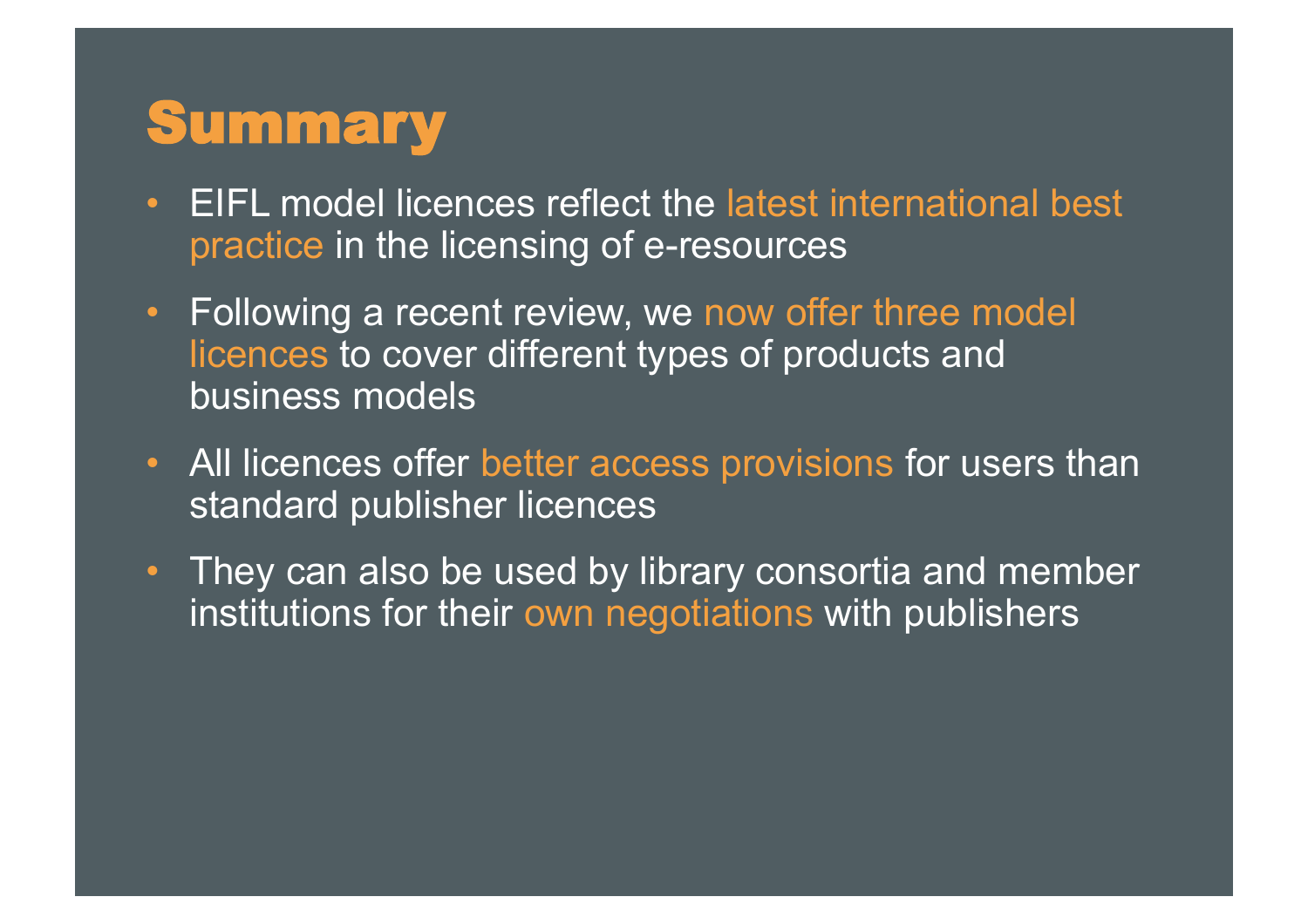# Thanks for listening and happy licensing!

#### Emanuella Giavarra LLM



knowledge without boundaries

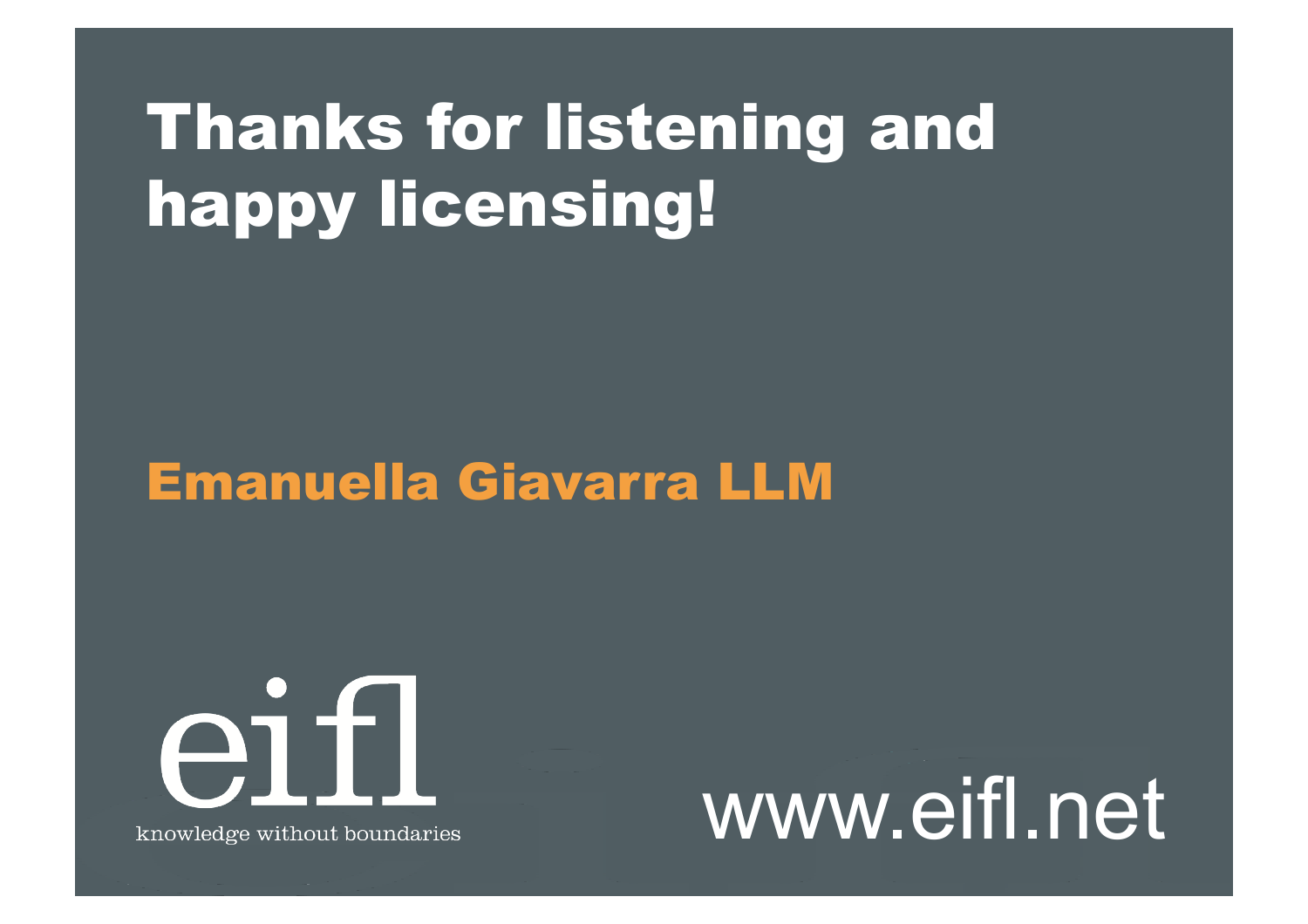# PART T

# EIFL Model Licences – local legal requirements in Lithuania

#### Emilija Banionyte

*President of the Lithuanian Research Library Consortium and Library Director at the Lithuanian University of Educational Sciences*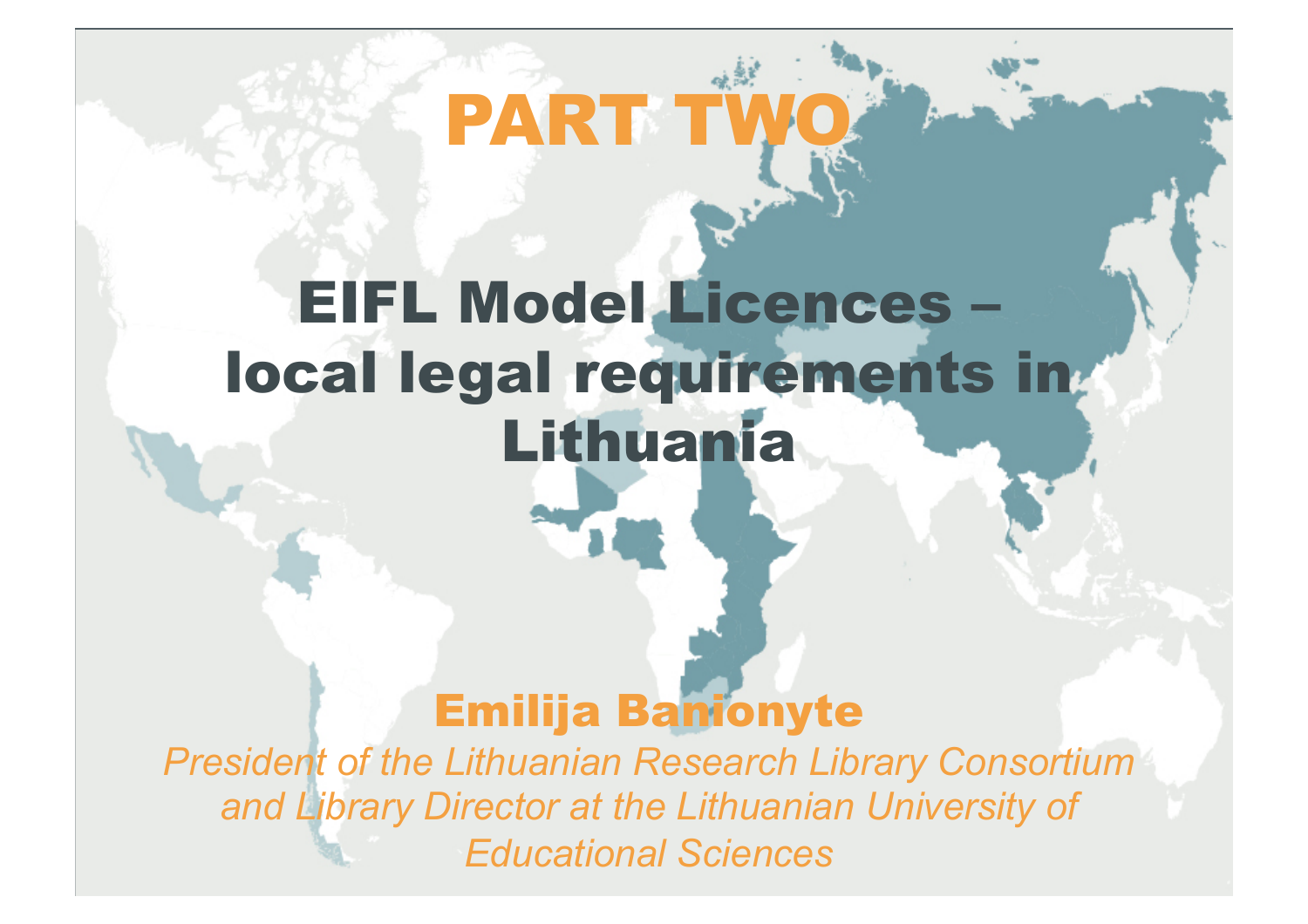# Special local requirements

- Some countries have special local legal requirements for licences – and this is the case in Lithuania since we joined the EU
- If your country has special requirements, you might need a lawyer to adapt EIFL model licences to your own local requirements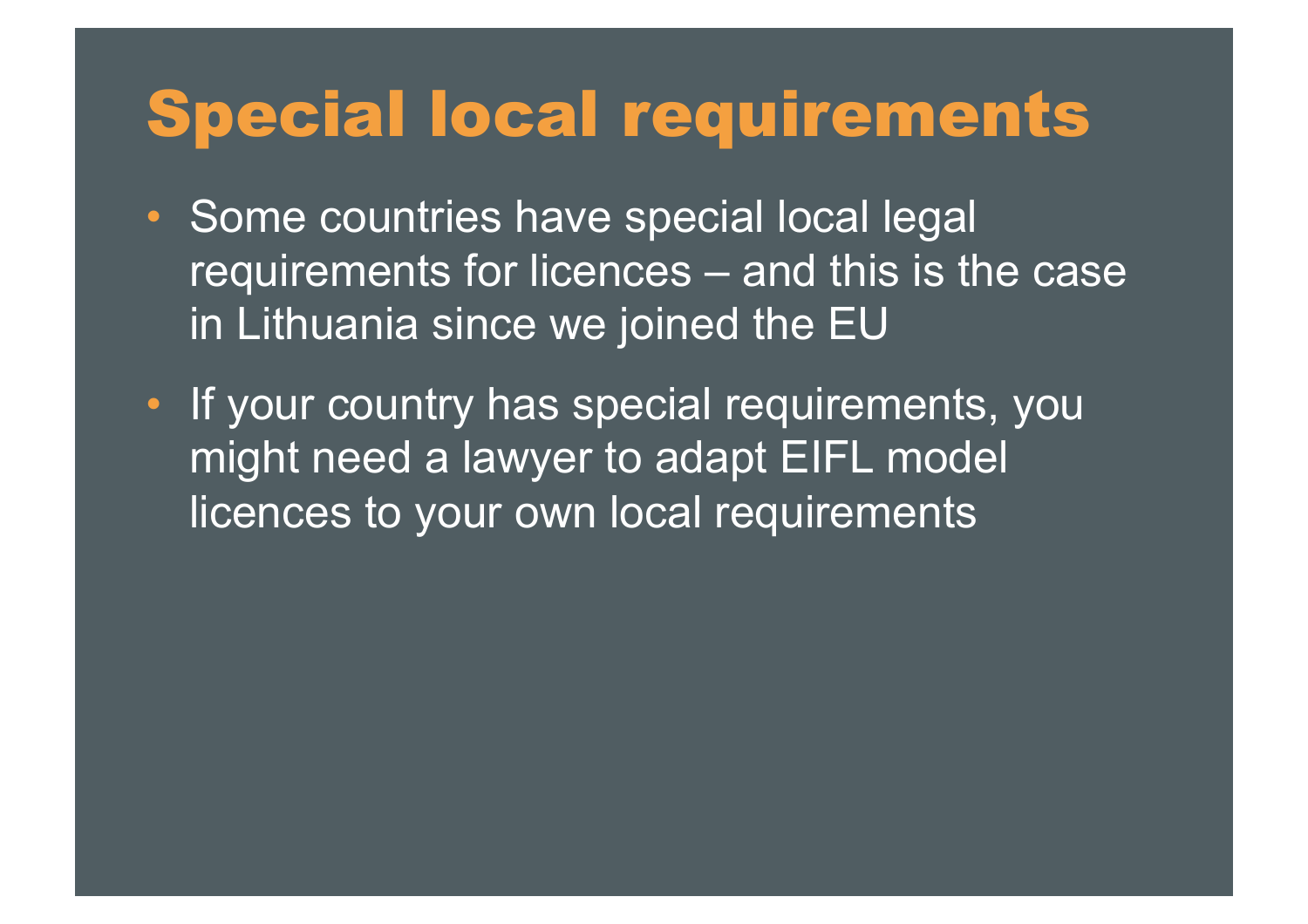# Some background

- The EIFL model licences are an excellent resource – we do use them, and the EIFL Licensing Programme negotiates excellent prices – we do benefit from them, but…
- According to Lithuanian law, the Lithuanian Research Library Consortium needs to organise public tenders for all resources
- *What does this mean in terms of the EIFL model licence?*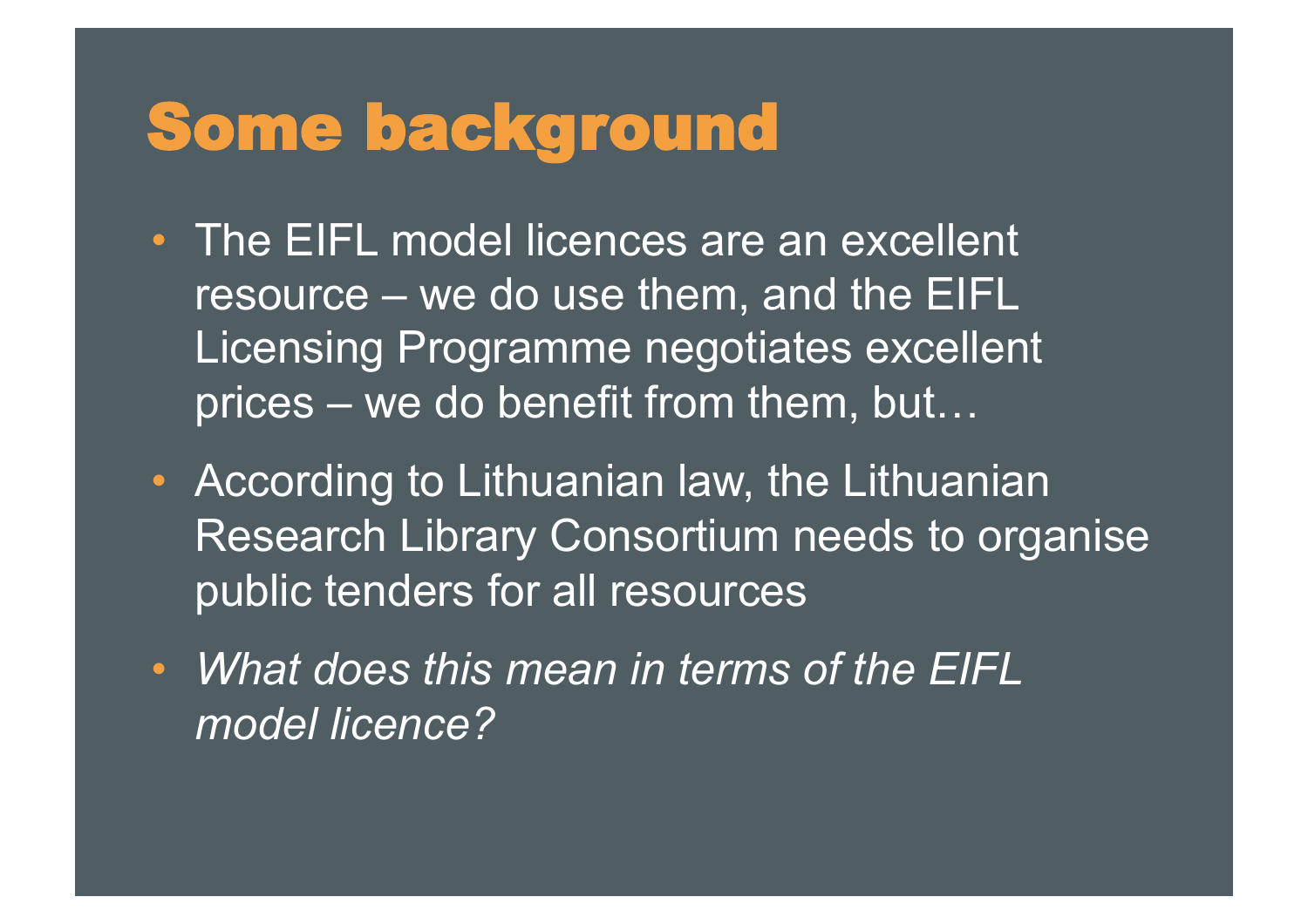# Required amendments (1)

- We need to remove all references to EIFL and Stichting eIFL.net in the licence
- As pricing information must come to us direct from the publisher in the form of an offer, we also need to delete the following:

*"Details of the offer can be found in the pricing spreadsheet in the members-only section of the EIFL website."* 

• However, in the case of EIFL agreements, we expect publishers to quote the EIFL-negotiated price in the offer they send us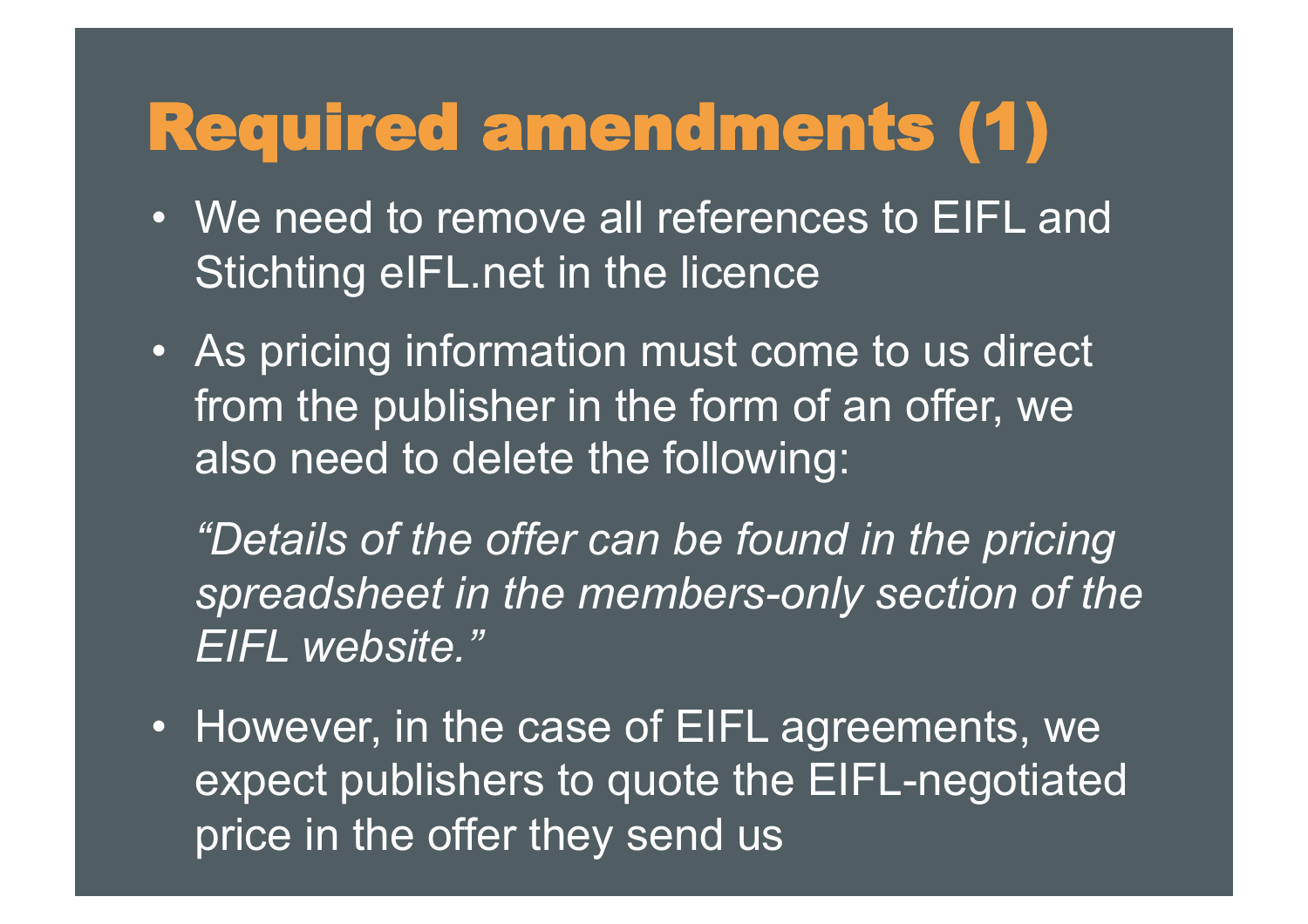# Required amendments (2)

- Local requirements mean that we also have to amend the wording in the Fee Schedule including:
	- Exact amount + VAT
	- Invoicing information (installments)
	- $-$  Payment information 90  $\rightarrow$  60 days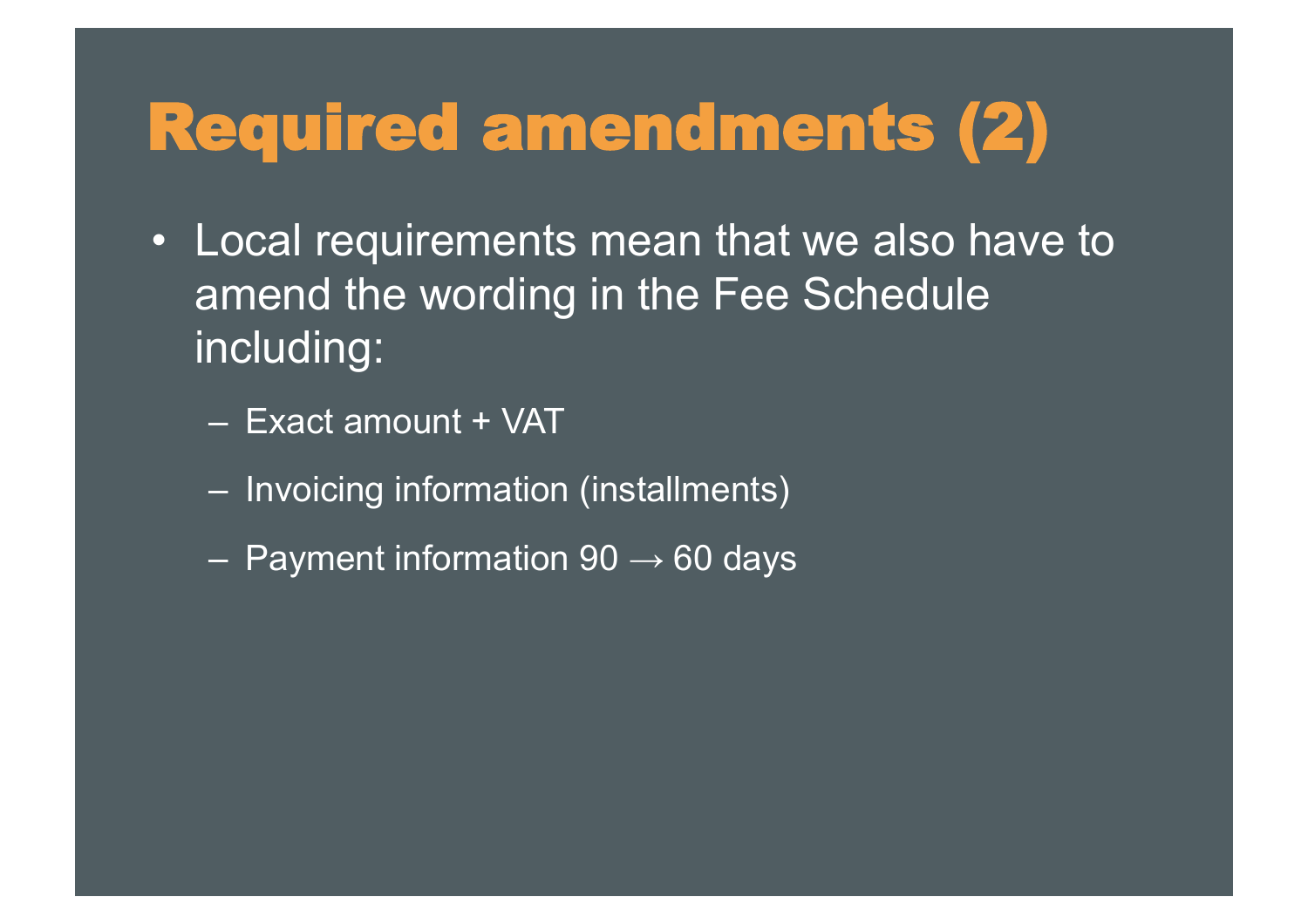# Required amendments (3)

• We have to add a special clause (most discussed by Publishers)...

*"The conditions of the Licence Agreement cannot be amended during the validity period of the Licence Agreement, excluding such terms and conditions the amendment thereof would not infringe the principles and objectives set forth in Article 3 of the Law on Public Procurement of the Republic of Lithuania, and the consent of the Public Procurement Office has been received for the amendment of these terms and conditions. The revision of the conditions of the Licence Agreement under the circumstances provided therein shall not be considered the adjustment of the mentioned Licence Agreement if such circumstances have been clearly and unambiguously set and were provided for in the Tender Documents. In the cases when in the course of preparing the Tender Conditions and in signing the License Agreement there was no possibility to predict the necessity to amend the terms and conditions of the Licence Agreement, the parties of the mentioned Agreement will have the right to amend only the nonessential terms and conditions."*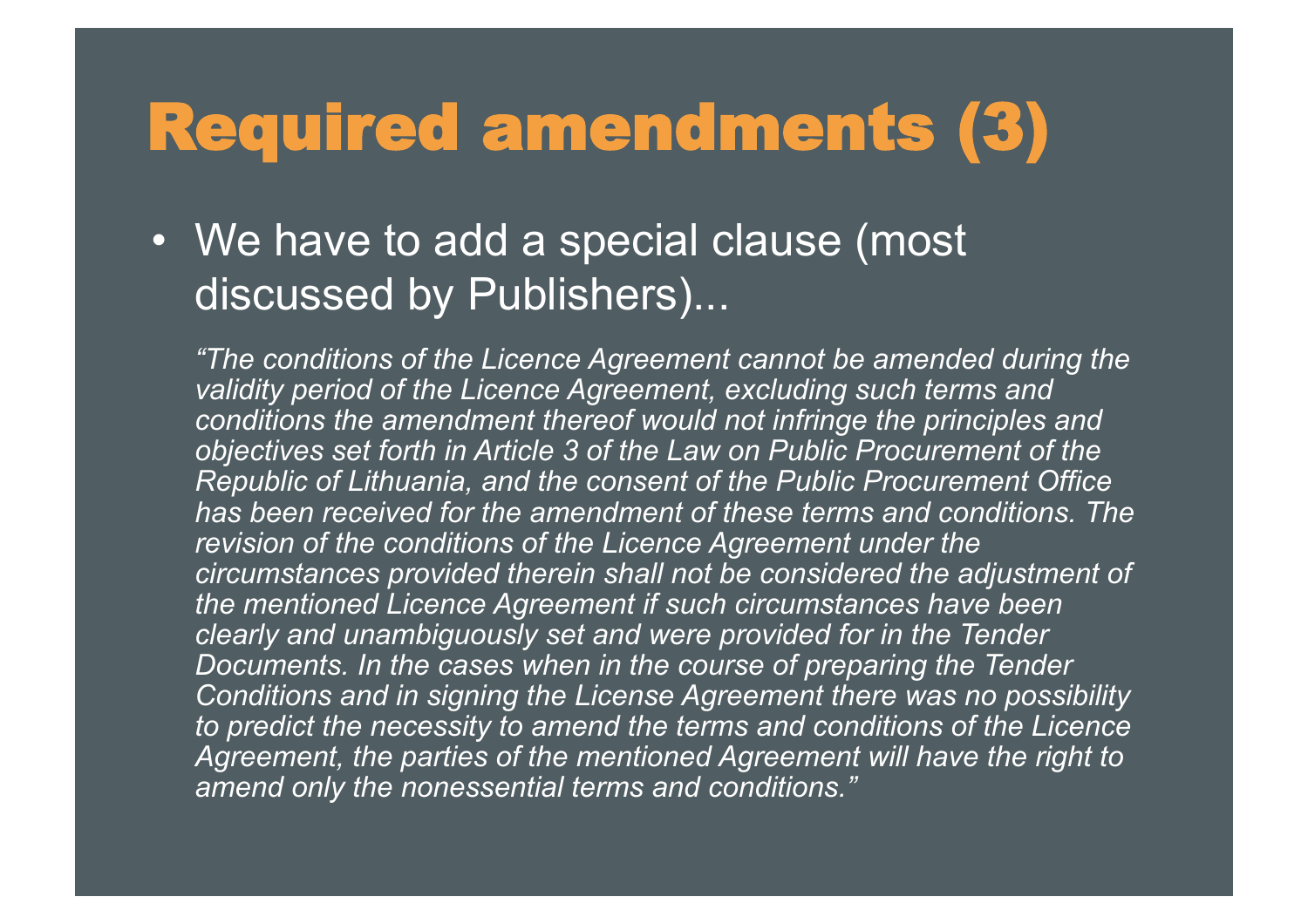# Required amendments (4)

- Governing law
	- Not English but Lithuanian (not all publishers agree…)
- We need to translate all licences into Lithuanian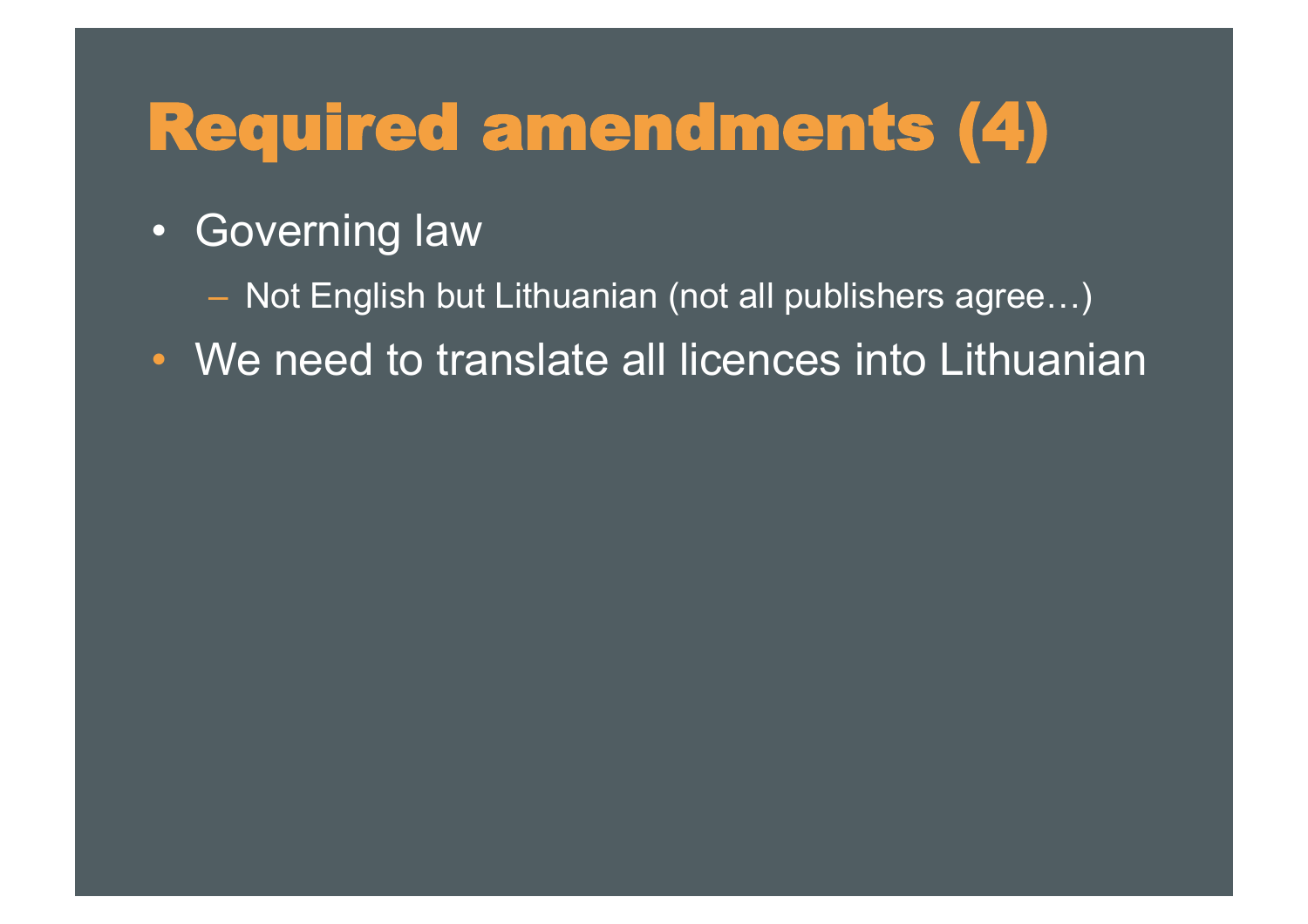# Required amendments (5)

- We have to replace the following schedules...
	- Schedule 1: Materials
	- Acceptance of Licence Form
	- Annex 1 List of Collections Selected by eligible institutions
- ...with
	- Tender For Services of Subscription to Online Research Database (Databases) X (X)
	- Minutes of Negotiated Procedure Without a Procurement Notice For Procurement of Services of Subscription to Online Research Database (Databases) X (X)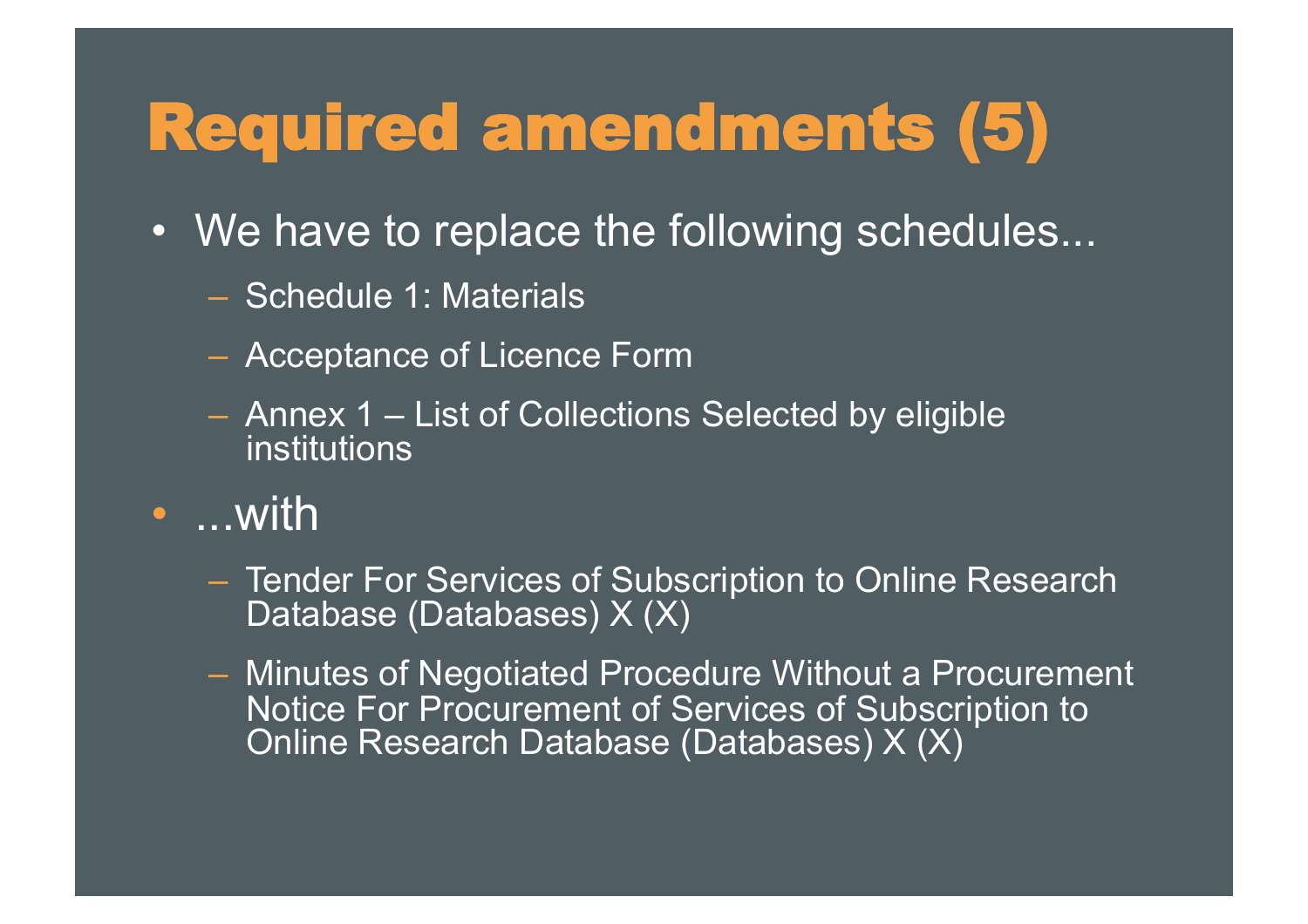# Summary

- The EIFL model licences are an excellent resource for libraries and library consortia – even if you have to make amendments to suit local legal requirements
- We try to use the EIFL model licences as the basis for all our deals – not only for the ones negotiated via EIFL (not all other publishers accept, but some do)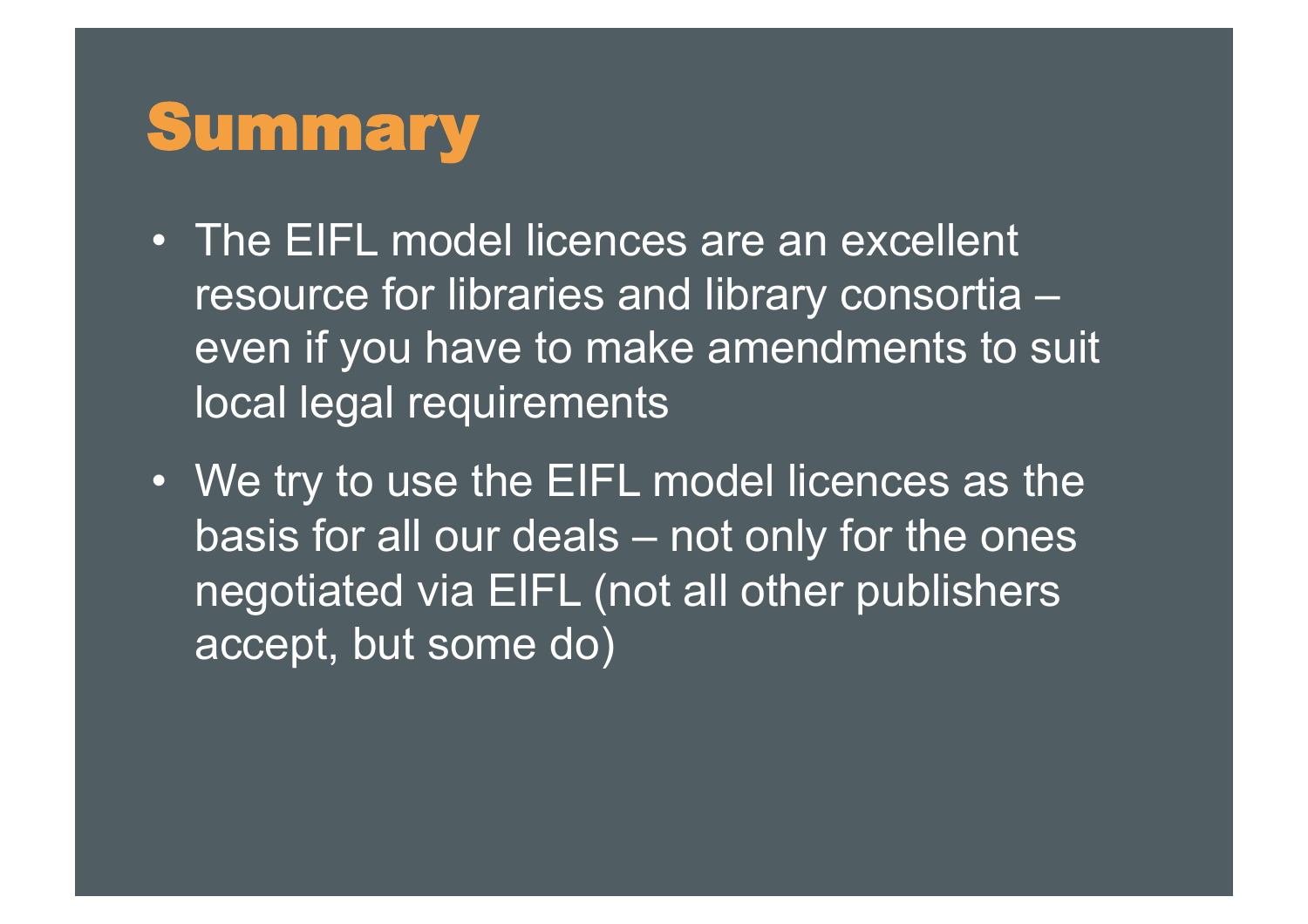## Thanks for listening!

#### Emilija Banionyte **emilija.banionyte@leu.lt**



knowledge without boundaries

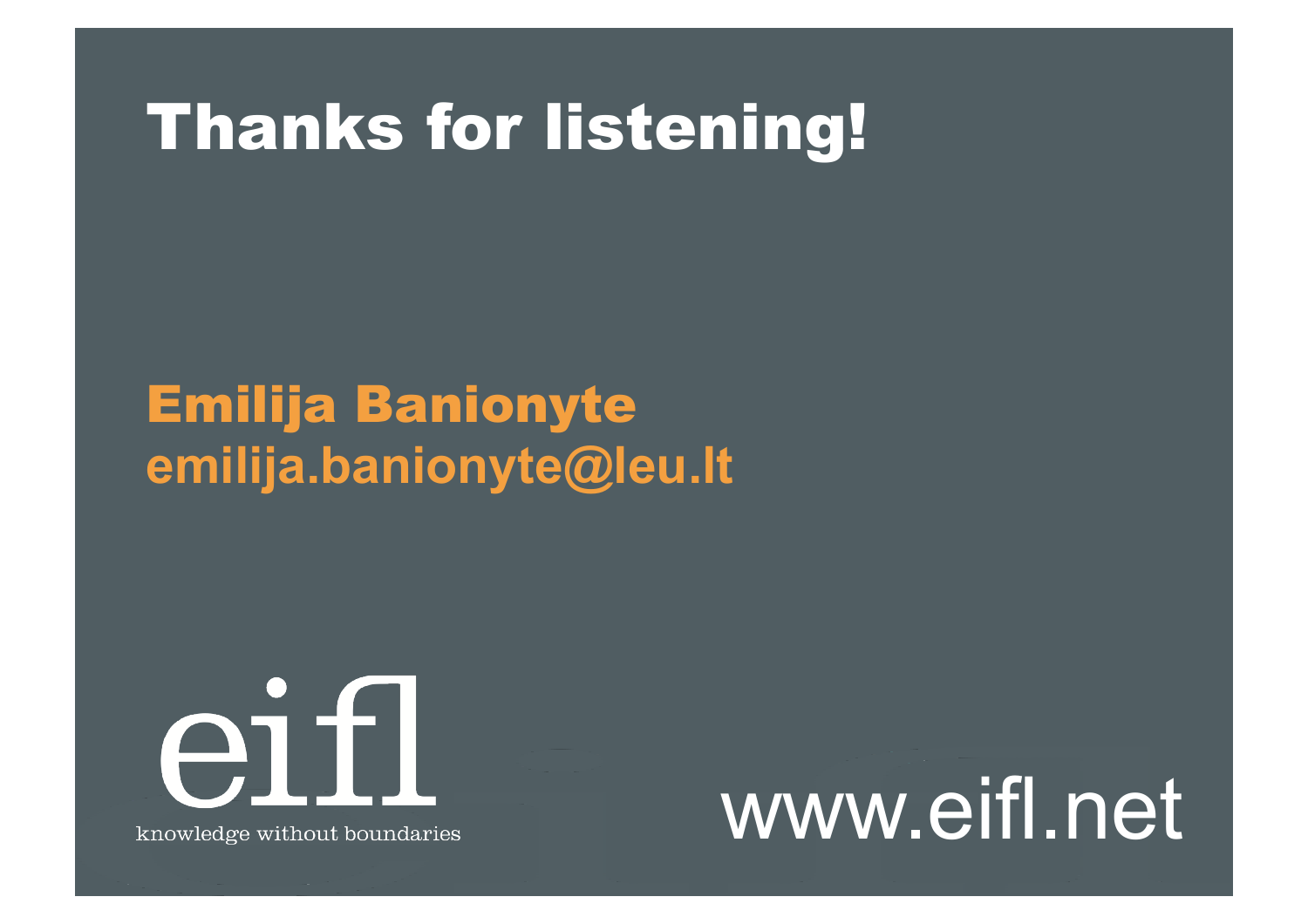Now it's question time!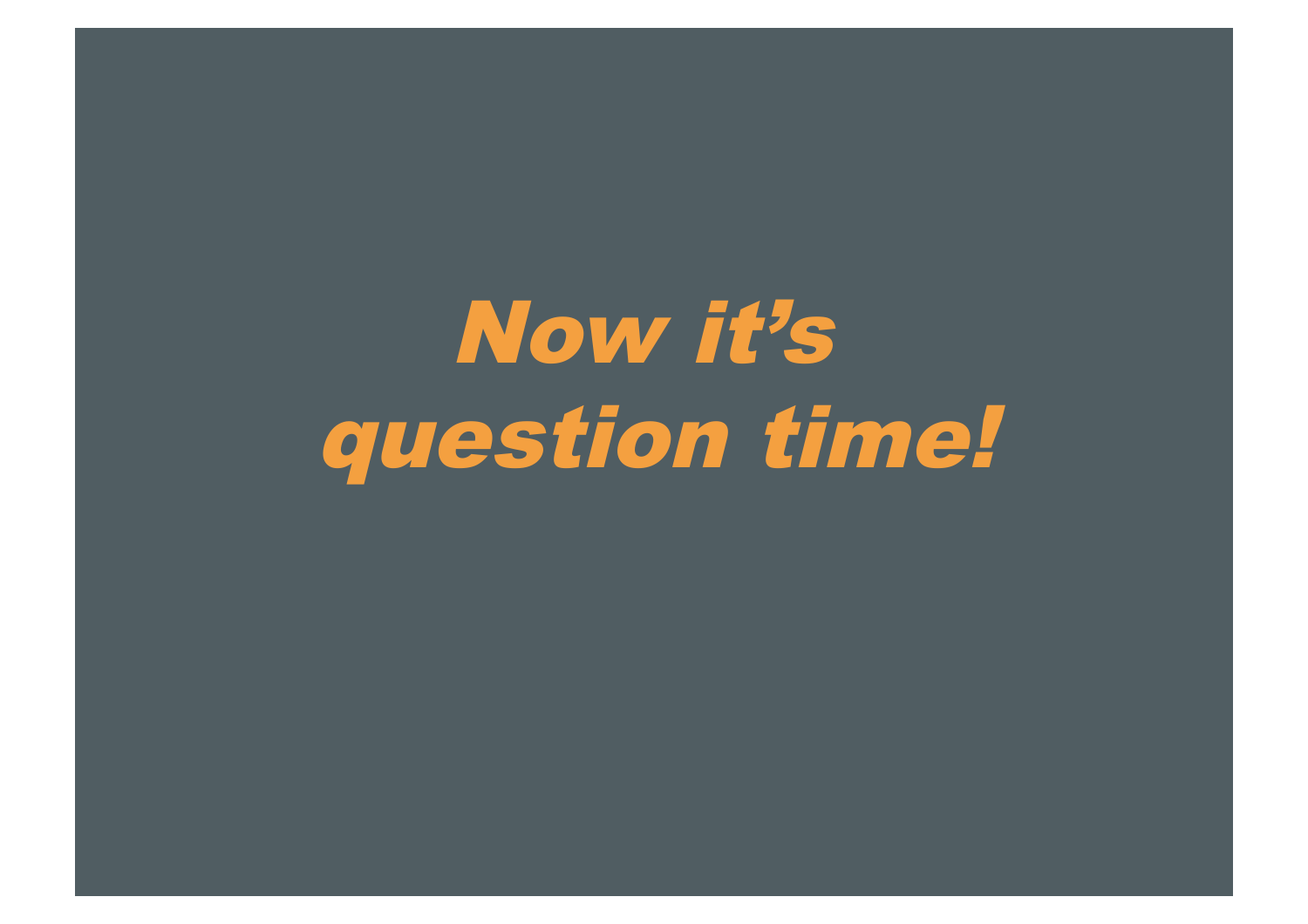# Further information

- View the EIFL model licences
	- www.eifl.net/faq/where-can-i-view-modellicences
- Find out more about the EIFL-Licensing programme

– www.eifl.net/licensing

- Any questions about the EIFL-Licensing Programme?
	- Contact Susanna Lob at susanna.lob@eifl.net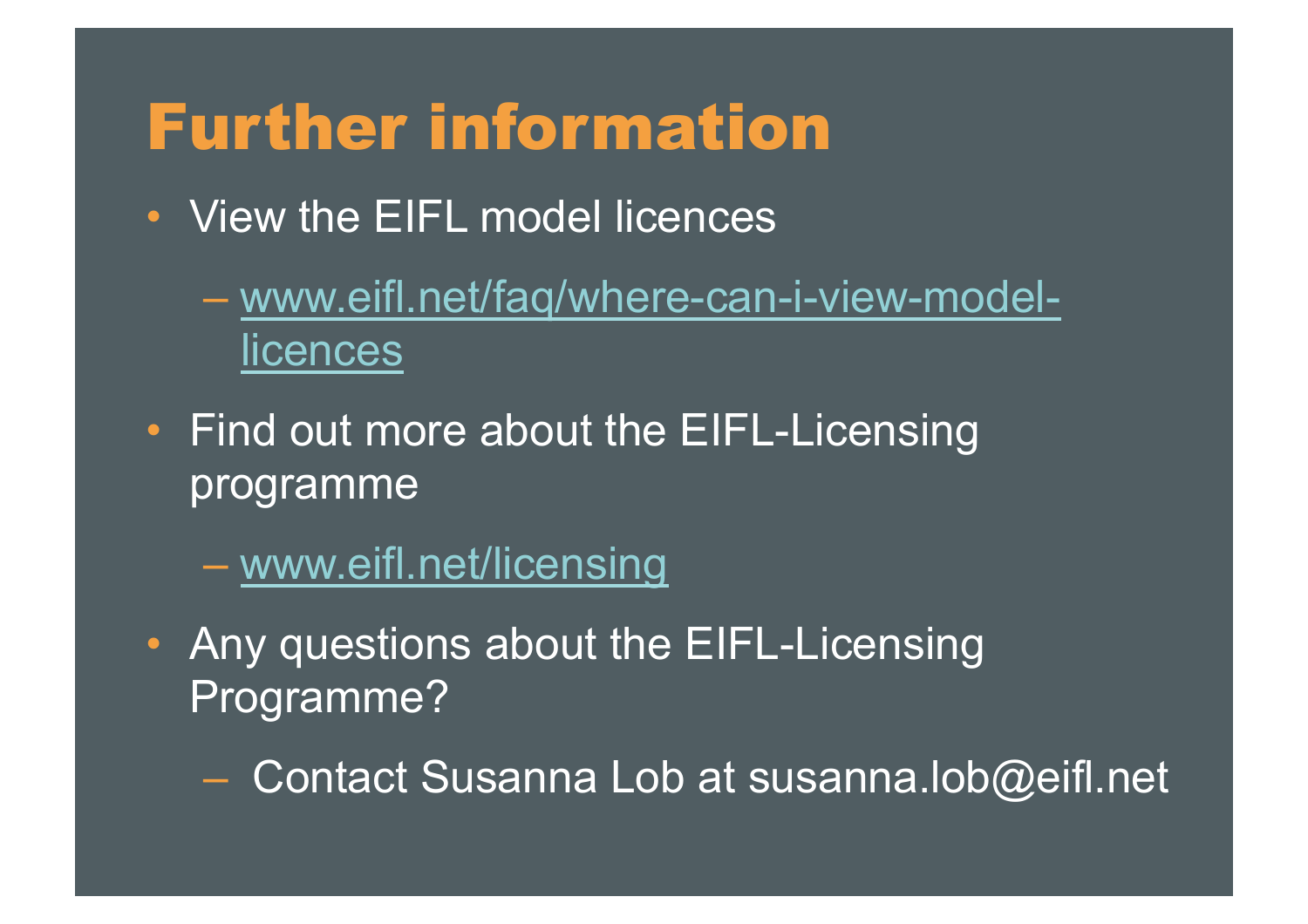### Next webinar in the series

- The third webinar in this series (offering more indepth coverage of the new EIFL model licence for perpetual access to e-books will be held on Thursday 28th November
- Announcements will be sent out shortly